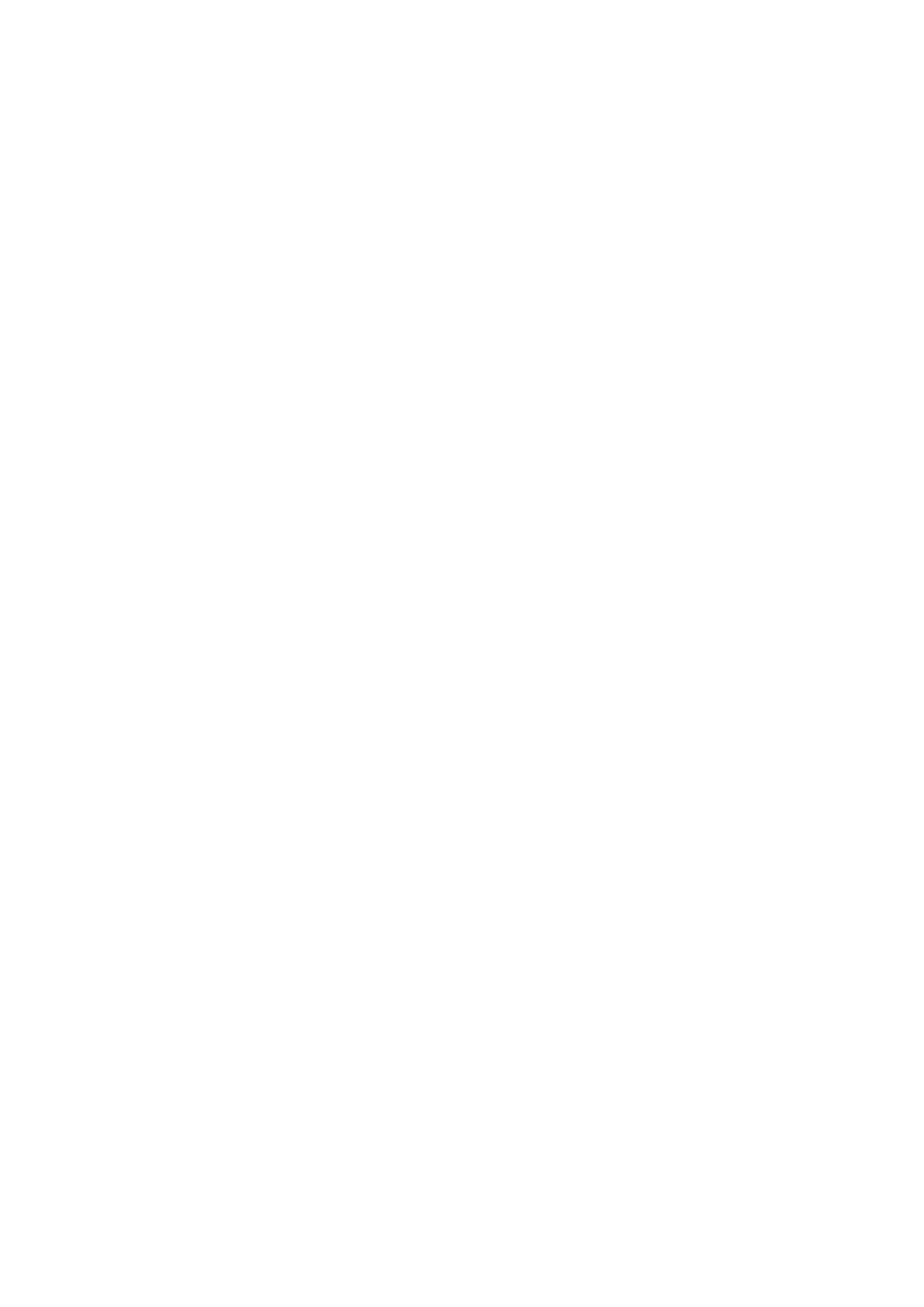#### **In the case of Baysultanova and Others v. Russia,**

The European Court of Human Rights (First Section), sitting as a Chamber composed of:

Isabelle Berro-Lefèvre, *President,* Mirjana Lazarova Trajkovska, Julia Laffranque, Linos-Alexandre Sicilianos, Erik Møse, Ksenija Turković,

Dmitry Dedov, *judges,*

and Søren Nielsen, *Section Registrar*,

Having deliberated in private on 11 June 2013,

Delivers the following judgment, which was adopted on that date:

## **PROCEDURE**

1. The case originated in an application (no. 7461/08) against the Russian Federation lodged with the Court under Article 34 of the Convention for the Protection of Human Rights and Fundamental Freedoms ("the Convention") by the three Russian nationals listed in paragraph 5 below ("the applicants") on 21 January 2008.

2. The applicants were represented by lawyers from the Stichting Russian Justice Initiative ("SRJI"), an NGO based in the Netherlands with a representative office in Moscow, Russia. The Russian Government ("the Government") were represented by Mr G. Matyushkin, the Representative of the Russian Federation at the European Court of Human Rights.

3. On 10 February 2010 the President of the First Section decided to apply Rule 41 of the Rules of Court, to grant priority to the application and to give notice of the application to the Government. It was also decided to rule on the admissibility and merits of the application at the same time (former Article 29 § 3).

4. The Government objected to the joint examination of the admissibility and merits of the application and to the application of Rule 41 of the Rules of Court. Having considered the Government's objection, the Court dismissed it.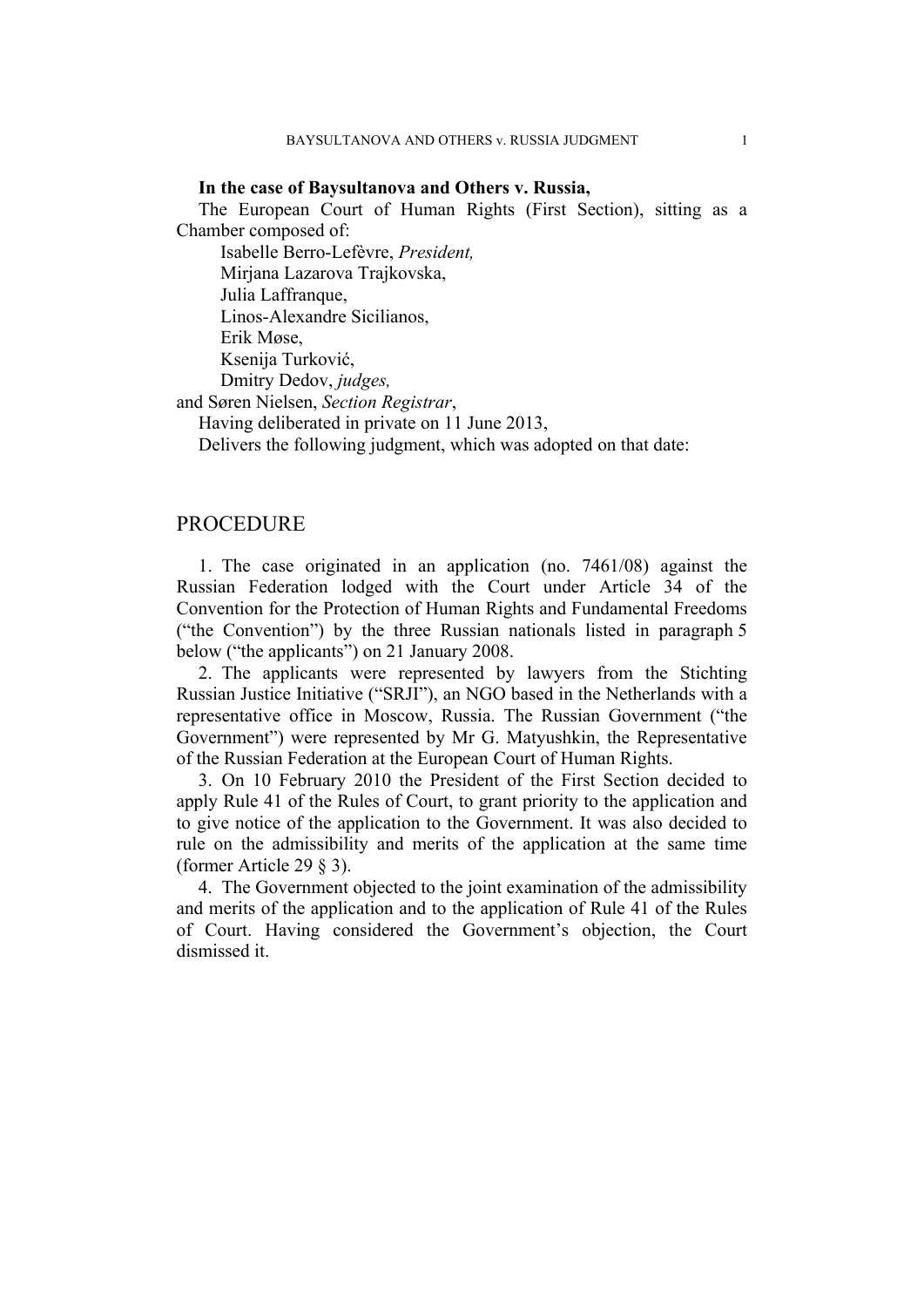## THE FACTS

## I. THE CIRCUMSTANCES OF THE CASE

5. The applicants are:

(1) Ms Tumisha Baysultanova, born in 1935;

(2) Ms Zara (in some of the documents submitted her name is also referred to as Taus) Dzhamaldinova, born in 1960 and

(3) Ms Zulay Bisultanova, born in 1953.

6. The first applicant is the mother of Mr Beslan Baysultanov, born in 1964. The second and third applicants are Beslan Baysultanov's sisters. They reside in the city of Grozny, in the Chechen Republic.

## **A. Disappearance of Beslan Baysultanov**

## *1. The applicants' account*

<span id="page-3-0"></span>7. The account of the events below is based on the information contained in the application form; the second applicant's written statements of 25 December 2007 and 14 July 2010; written statements by S.D. and A.D. made on 22 November 2006; a written statement by Sh.D. dated 29 November 2006; and a detailed plan of the relevant area of Ken-Yurt indicating the location of the second applicant's house, the adjacent checkpoints, the local military commander's office and the Temporary Department of the Interior (hereinafter "the VOVD").

8. According to the applicants, during the "first Chechen war" between 1994 and 1996 Beslan Baysultanov had been involved with members of illegal armed groups. He had not participated in those groups' activities during the "second Chechen war" which started in 1999.

9. In May 2000 Beslan Baysultanov was residing at the second applicant's home at 40 Beregovaya Street in the village of Ken-Yurt, the Chechen Republic.

10. At the material time federal military forces maintained a number of manned checkpoints in Ken-Yurt, including on the roads leading in and out of it. The military commander's office and the VOVD station were located in the village. Ken-Yurt was under curfew, which was strictly enforced and lasted from 8 p.m. to 6 a.m.

11. On 7 May 2000 Beslan Baysultanov, the second applicant, her husband Sh.D. and their children S.D., I.D. and L.D. stayed at home in Ken-Yurt.

12. At about 3.30 a.m. on 7 May 2000 the family was woken up by knocking on the front door and an order to open it. When the second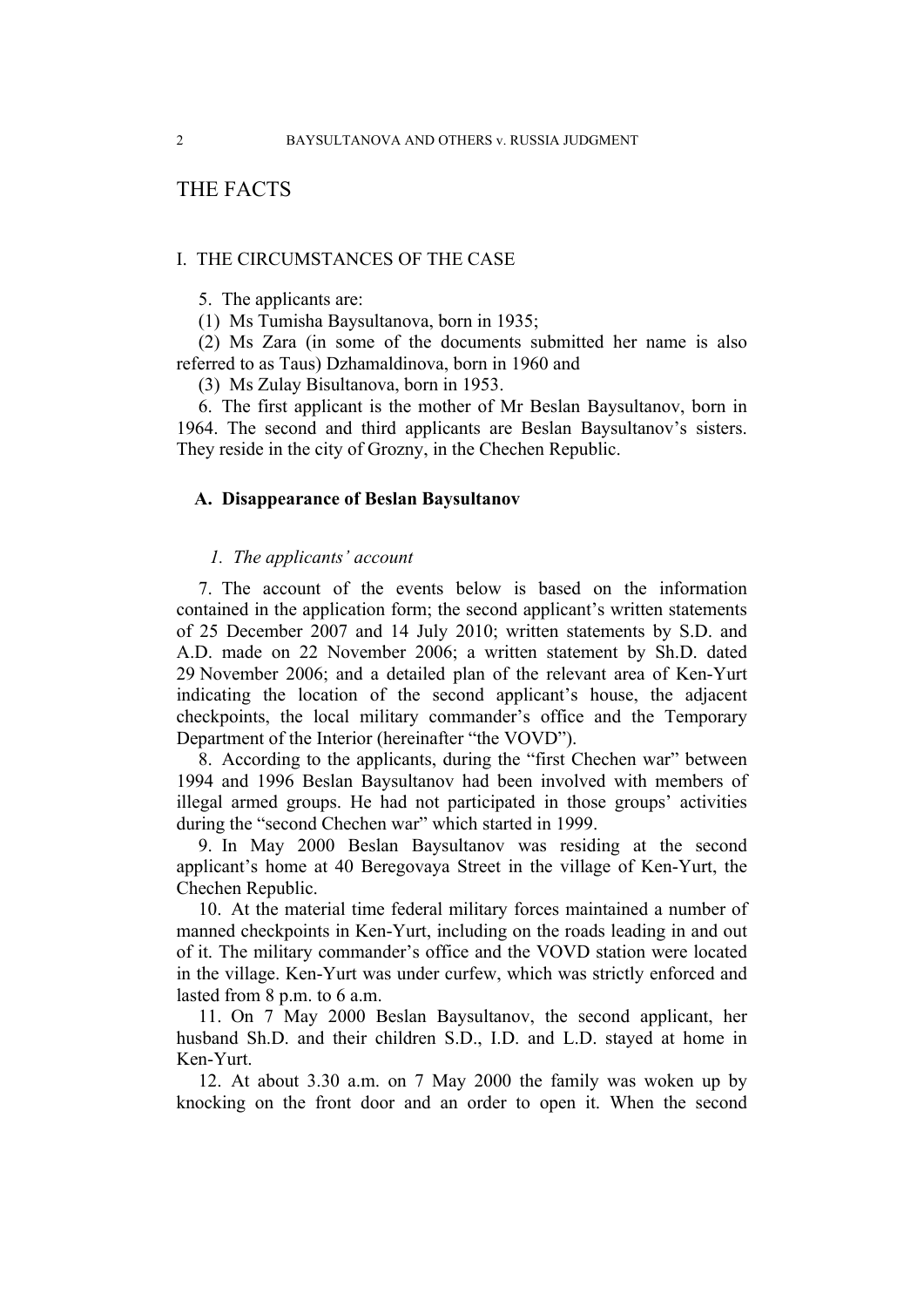applicant did so, around four people wearing masks and camouflage uniforms of the Russian federal forces and carrying assault rifles burst into the house. They shouted in Russian "Police! Don't move!" and ordered those present to lie down. The applicants inferred that the intruders were servicemen. Upon entering the house, one of the servicemen, who was about 170 cm tall, removed his mask. He had Slavic features and wore a green uniform. Others wore green and spotted green uniforms. Apart from the group of servicemen who had burst in, there was a further group of four to six servicemen securing the perimeter of the house. In the applicants' submission, some of the servicemen had also spoken Chechen.

13. The servicemen ordered the men to get dressed and to produce their identity papers. The serviceman without a mask took Beslan Baysultanov's passport and after it was checked by other servicemen ordered him to follow them outside. The servicemen did not check Sh.D.'s passport. They said to the applicants that they would take Beslan Baysultanov to the local VOVD station (in some of the applicants' submissions – to the military commander's office) "for a check", without providing any further details. They then ordered them to stay indoors for thirty minutes and left, apparently on foot.

<span id="page-4-0"></span>14. The applicants have not seen Beslan Baysultanov since.

## *2. The Government's account*

15. The Government submitted that the domestic investigation had obtained no evidence that Beslan Baysultanov had been abducted by State agents.

## **B. The applicant's search for Beslan Baysultanov and the related investigation**

#### *1. The applicants' account*

#### **(a) The applicants' search for their relative**

<span id="page-4-1"></span>16. At about 7 a.m. on 7 May 2000, after the end of the curfew, the second applicant and Sh.D. alerted the head of the Ken-Yurt administration to the abduction of Beslan Baysultanov. He denied knowing anything about it and advised them to apply to the military commander's office in Grozny. The second applicant contacted that authority shortly thereafter, but they denied having arrested anyone in Ken-Yurt on 7 May 2000.

<span id="page-4-2"></span>17. On the same date, the second applicant filed written complaints about the abduction of her brother with the department of the Federal Security Service in the Groznenskiy District ("the FSB"), the military prosecutor, the head of the local police and the prosecutor for the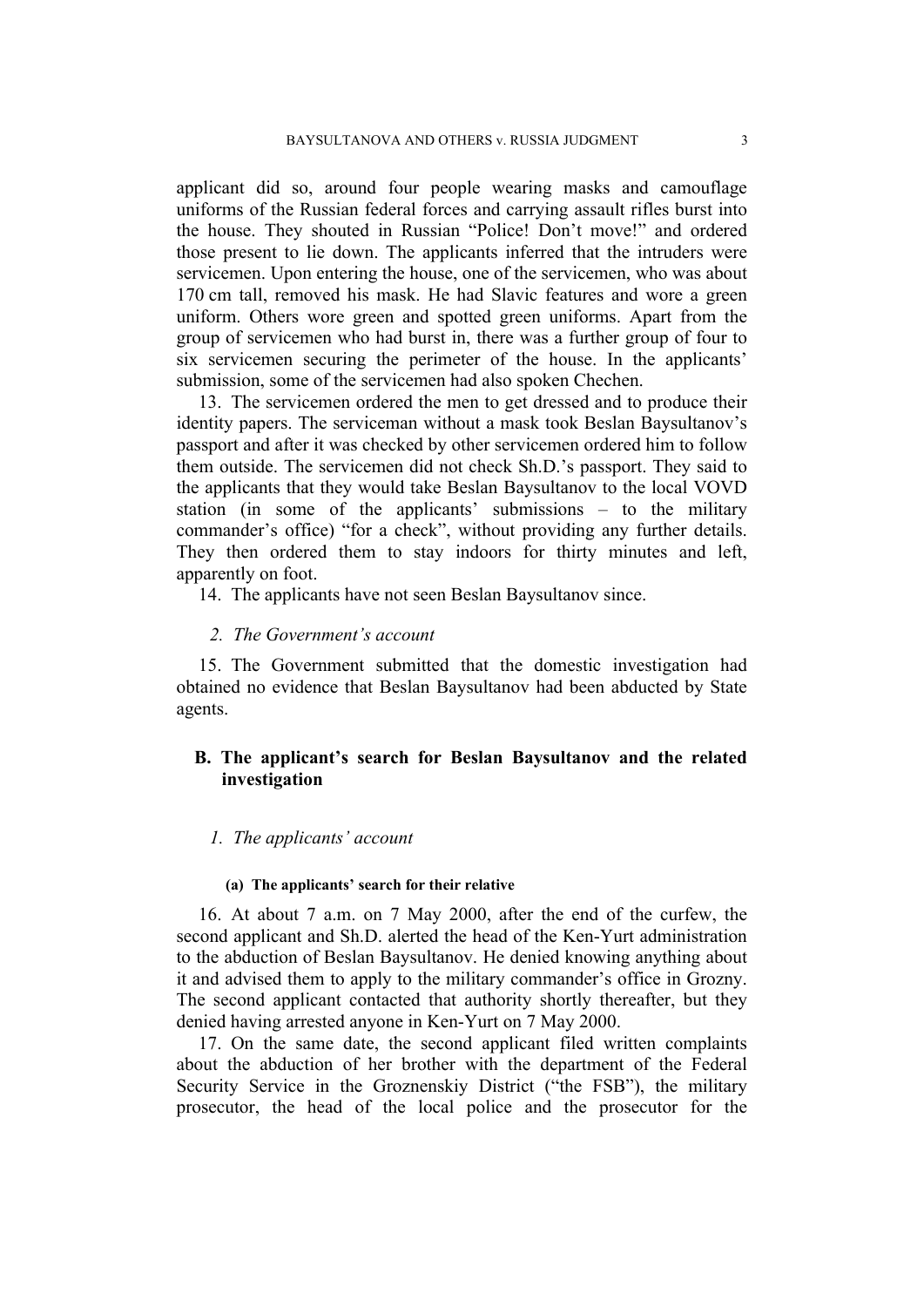Groznenskiy District. All those State authorities refused to accept the second applicant's complaints for examination or to take steps to establish her brother's whereabouts. In the applicants' submission, a prosecutor from the prosecutor's office for the Groznenskiy District (hereinafter "the district prosecutor's office") was the only official who promised to follow up on their complaint but they subsequently learnt that he had never done so. In view of the authorities' refusal to assist them, the applicants had to search for Beslan Baysultanov through their own contacts and efforts.

18. On 7 May 2000 the applicants learnt through third parties and from Mr Is., the then head of the VOVD, that Beslan Baysultanov had been detained at the VOVD. Is. allegedly promised the applicants that he would "exchange Beslan Baysultanov for six assault rifles" but never did so.

19. On the morning of 8 May 2000 the second applicant and Sh.D. went to the VOVD station, where they handed over a parcel for Beslan Baysultanov to the VOVD officers. The officers first checked the missing man's family name and then took the parcel for him.

20. On the following day the applicants attempted to hand over another parcel for him but the VOVD officers handed it back.

21. On 10 or 11 May 2000 the applicants found a handwritten note at the entry gate of their house in Ken-Yurt, saying that Beslan Baysultanov had been abducted by "Mr K.'s men". According to the applicants, at the material time K. held the post of commander of the "West" battalion, which formed part of the Main Intelligence Directorate ("the GRU") of the Ministry of Defence of the Russian Federation in the Chechen Republic. After that, the second applicant and her husband went to the battalion's barracks several times to meet K. and to enquire about Beslan Baysultanov, but their efforts yielded no results. At the same time, on several occasions at the battalion's barracks they saw the serviceman who had taken his mask off during Beslan Baysultanov's abduction on 7 May 2000. Both the second applicant and Sh.D. recognised him. Mr A., the deputy head of the battalion whom the applicants had also contacted in their search for their relative, told them that the serviceman's name was "Yura".

<span id="page-5-0"></span>22. On an unspecified date in May 2007 the second applicant was held at gunpoint by a group of people, who took the file which contained many of the applicants' documents concerning their search for Beslan Baysultanov from her, including the handwritten note the applicants had found at their gate.

#### **(b) The investigation**

<span id="page-5-1"></span>23. On 25 August 2000 the first applicant wrote to the President of the Russian Federation, seeking assistance in establishing Beslan Baysultanov's whereabouts. She submitted, among other things, that all State authorities, including the district prosecutor's office, the police and various military commander's offices, had refused to accept for examination the applicants'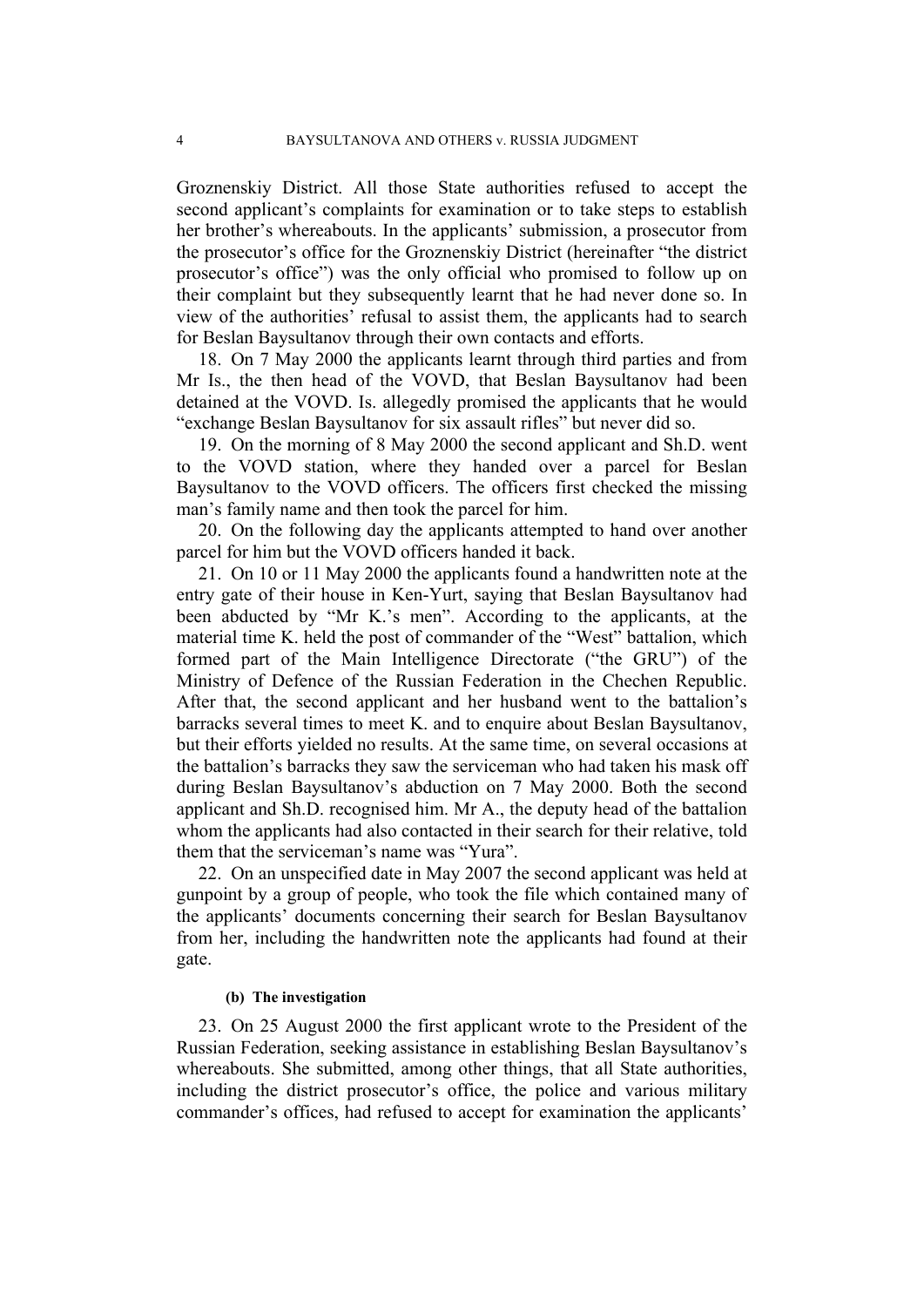previous complaints about the abduction of their relative. Moreover, although the district prosecutor's office had at some point accepted the complaint about the abduction for examination, it had not taken any steps to establish the whereabouts of Beslan Baysultanov.

24. On an unspecified date the first applicant's complaint was transferred to the Ministry of the Interior of the Chechen Republic and on 20 October 2000 she was informed that she would be advised of the outcome in due course.

25. On 22 October 2000 the district prosecutor's office initiated a criminal investigation (case no. 19076) into the disappearance of Beslan Baysultanov. According to the applicants, two months later the investigation was suspended.

26. On 3 June 2001 the district prosecutor's office reopened the investigation in case no. 19076.

<span id="page-6-0"></span>27. On 25 June 2001 the second applicant was interviewed by investigator B. from the district prosecutor's office about the circumstances of the abduction of Beslan Baysultanov. She informed him, among other things, of the handwritten note concerning her relative's possible abduction by servicemen from the "West" battalion and of the fact that she had seen one of the servicemen ("Yura") who had participated in the arrest. B. immediately told her that she should "forget about Yura". He then compiled an interview record and made the second applicant sign it. According to her, B. did not put down the entirety of the information she had provided during the interview. She signed the interview record without carefully reading it because she trusted that B. would do the necessary to find her brother.

<span id="page-6-1"></span>28. On 7 July 2001 the second applicant complained to the President of the Russian Federation about the abduction of Beslan Baysultanov. She submitted, among other things, that on 20 October 2000 the first applicant had been informed that her complaint about the kidnapping had been forwarded to the Ministry of the Interior of the Chechen Republic, which would advise her of any decision taken. However, in response to the applicants' queries, that authority had denied the existence of that complaint.

29. On 12 September 2001 the applicant's letter was forwarded to the Security Council of the Russian Federation.

30. On 21 September 2001 the Main Military Prosecutor's Office forwarded the second applicant's complaint about the abduction of Beslan Baysultanov to the military prosecutor for the North Caucasus Military Circuit for examination, which sent it to the prosecutor's office for the Chechen Republic ("the republican prosecutor's office") on 8 January 2002, noting that there was no indication of the involvement of servicemen in the abduction of the applicants' relative.

31. On 19 February 2002 the district prosecutor's office informed the second applicant that it had received her complaint addressed to the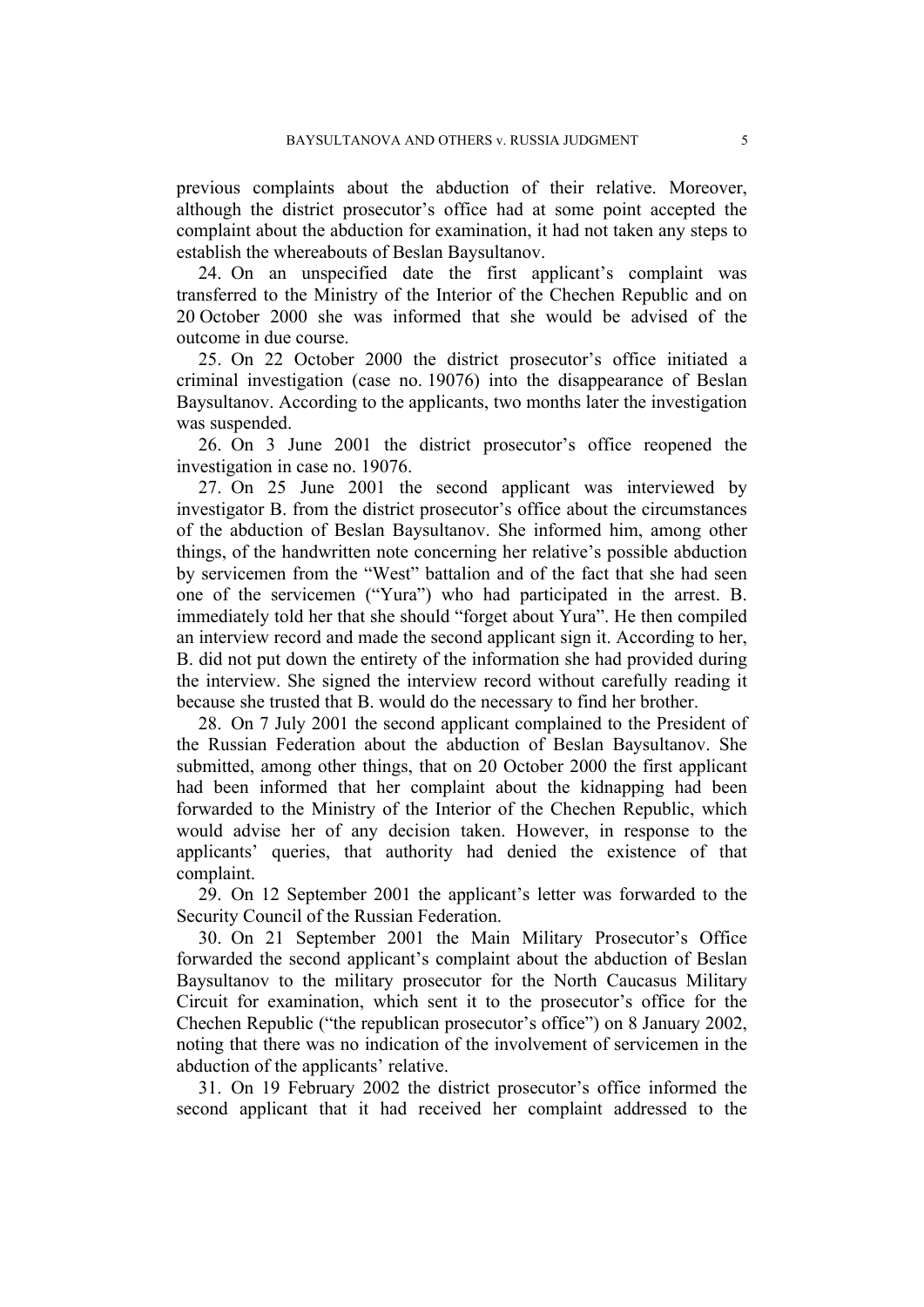President of the Russian Federation. The letter stated that on 3 June 2001 the district prosecutor's office had launched an investigation into the abduction of Beslan Baysultanov under Article 126 § 2 of the Criminal Code (aggravated kidnapping). On 3 August 2001 the investigation had been suspended because of failure to identify the perpetrators. However, operational and search measures aimed at solving the crime and establishing Beslan Baysultanov's whereabouts were underway.

32. On 27 March 2002 the second applicant complained to the Prosecutor General's Office about the abduction of Beslan Baysultanov, describing its circumstances in detail and stressing that it had occurred during curfew hours. She averred that at the material time all roads in and out of the village had been sealed off by checkpoints, that federal troops had been stationed around Ken-Yurt and that there had been a local police station in the centre of the village.

<span id="page-7-1"></span>33. On 16 May 2002 the head of the Moscow office of the NGO "Human Rights Watch" wrote to the Prosecutor General of the Russian Federation on behalf of the applicants and requested the resumption of the investigation into the abduction of Beslan Baysultanov (criminal case no. 19076). There is no indication that the applicants received a reply to that request.

34. On 17 November 2006 the applicants' representatives wrote to the district prosecutor's office and the republican prosecutor's office, enquiring about the progress of the investigation in case no. 19076 and complaining that the applicants had not been provided with any information in that respect. They further asked that the applicants be informed of any decisions to suspend the investigation and of the reasons for the belated grant of victim status to the second applicant and sought access to case file no. 19076.

35. On 28 November 2007 the second applicant wrote to the district prosecutor's office, seeking information on the progress of the investigation in case no.19076. She submitted, in particular, that although the district prosecutor's office had informed her that on 14 June 2007 the decision to suspend the investigation had been overturned, she had received no further information since that date. It appears that she received no reply to that query.

<span id="page-7-2"></span>36. On 16 January 2008 the second applicant filed a repeated request for information on the progress of the investigation in case no. 19076 with the district prosecutor's office. According to a slip furnished by the applicants, the complaint was received by the district prosecutor's office on the same date. No reply followed.

#### *2. Information submitted by the Government*

<span id="page-7-0"></span>37. Despite specific requests by the Court, the Government refused to disclose most of the contents of criminal case no. 19076, without providing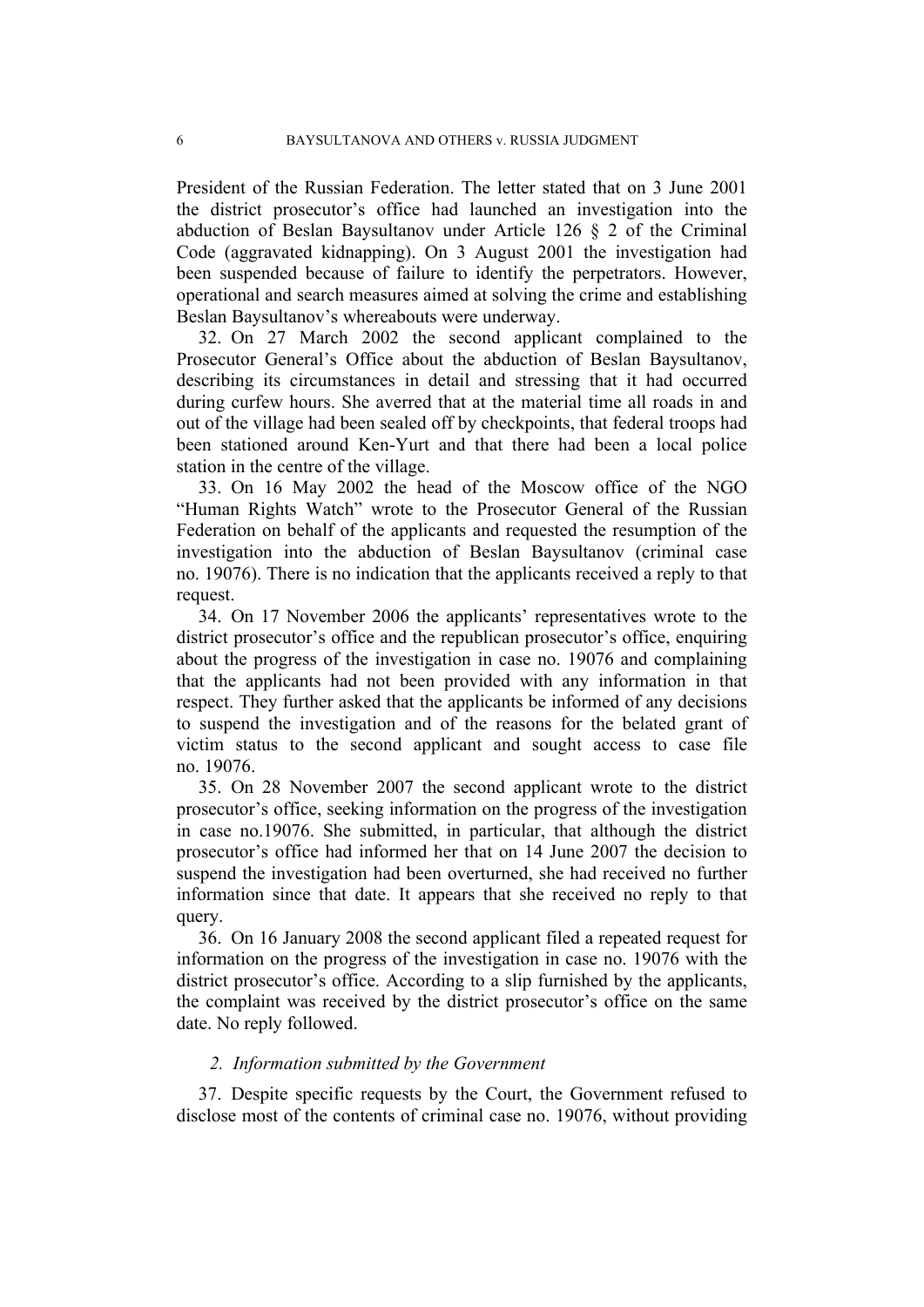any reasons for their refusal. They only furnished copies of: a number of procedural decisions, including those to open, suspend and resume the investigation; several records of witness interviews; requests for information addressed to a number of State authorities; and some of the replies to them. Some of the documents submitted by the Government were illegible and others were only partially legible. The Government also failed to reply to a specific question as to when the applicants had complained about the abduction of their relative to the national authorities. In so far as the documents submitted by the Government were legible, the information they contain may be summarised as follows.

#### **(a) Opening of the investigation**

38. On 27 April 2001 the Ombudsman for the Chechen Republic, with the President of the Russian Federation, forwarded the second applicant's complaint about the abduction of Beslan Baysultanov dated 10 April 2001 to the republican prosecutor's office for examination. The latter authority transferred the applicant's complaint to the district prosecutor's office on 2 May 2001. On 24 May 2001 investigator B. from the district prosecutor's office was instructed to examine the complaint and to take a decision on it.

39. By a decision of 3 June 2001 the district prosecutor's office instituted criminal proceedings into the "unlawful arrest" of Beslan Baysultanov under Article 127 § 2 of the Code of Criminal Procedure (unlawful deprivation of liberty, not connected with abduction).

#### **(b) Interviewing of witnesses**

<span id="page-8-0"></span>40. The second applicant and Sh.D. were interviewed as witnesses on 25 June and 2 July 2001. They submitted, among other things, that at about 3.30 a.m. on 7 May 2000 a group of masked, camouflaged and armed men had burst into their house, shouting "Police! Lie down!" One of the intruders had not been wearing a mask. The intruders had ordered the men to produce their identity papers but had only taken Beslan Baysultanov's passport for checking, following which they had ordered him to follow them outside. In the courtyard there had been a further group of armed and masked men wearing camouflage uniforms. They had told the second applicant that they would take Beslan Baysultanov to the local VOVD station for an identity check and had left by foot. At about 8 a.m. on the same date the second applicant and Sh.D. had gone to the VOVD station to look for Beslan Baysultanov but the VOVD officers had denied having him on the premises. Two to three days later Sh.D. had met Mr Is., the head of the Groznenskiy VOVD, who had asked for "six assault rifles in exchange for Beslan Baysultanov". On the day following the abduction officers from the VOVD station's detention facility had accepted a food parcel for Beslan Baysultanov from Sh.D., and Sh.D. had realised that Beslan Baysultanov was being held on the premises of that authority. However, when he had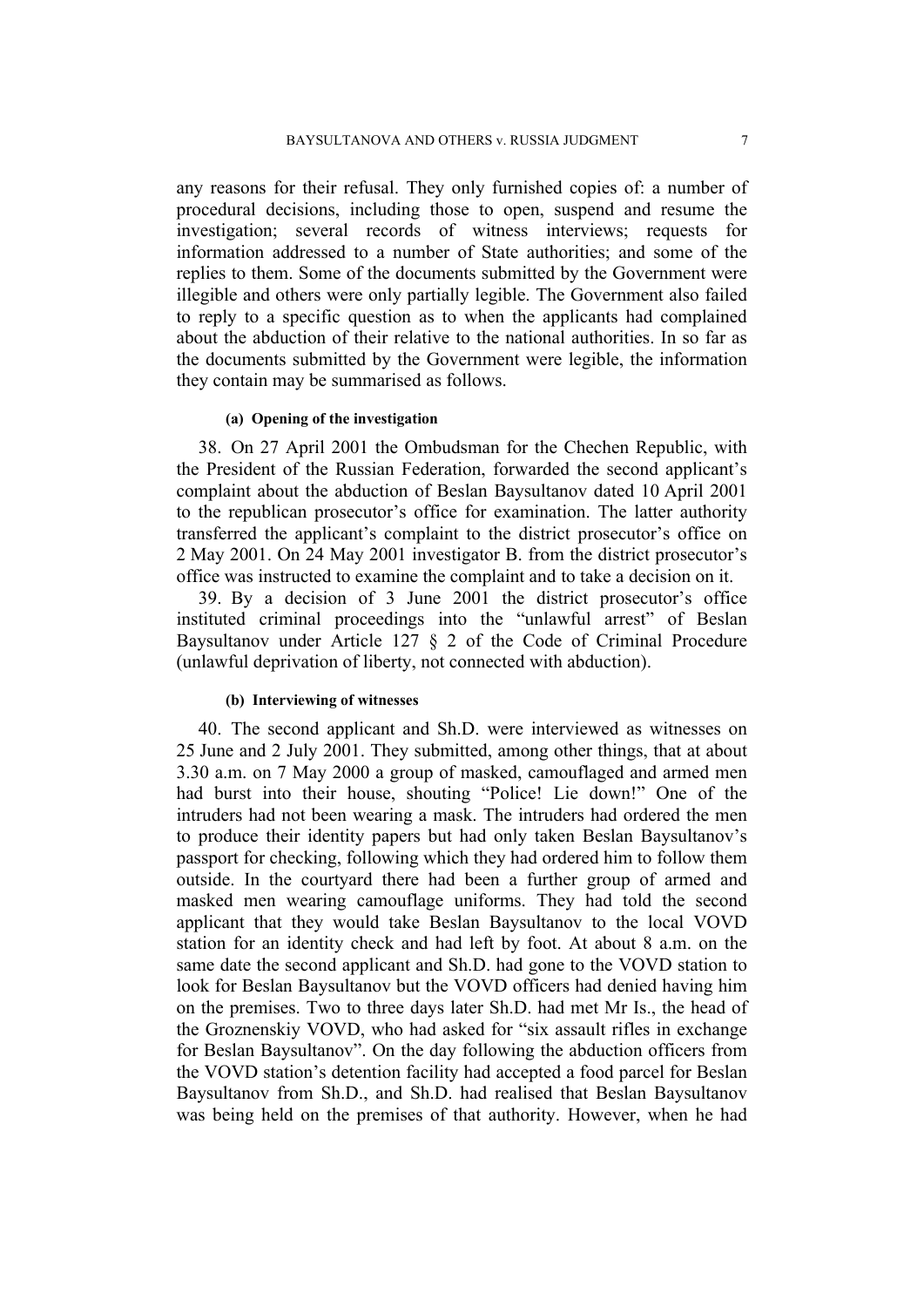brought another parcel for him on the following day, an officer from the VOVD station's detention facility had told him that Beslan Baysultanov had not been there.

<span id="page-9-0"></span>41. When re-interviewed on 17 and 26 May 2006, the second applicant and Sh.D. confirmed their earlier statements to the investigators. In addition, Sh.D. submitted that when the VOVD officer had returned the parcel to him, he had found a written note in it saying "in Khankala" (*в Ханкале*).

<span id="page-9-2"></span>42. Between 18 and 20 May 2006 the investigators interviewed two residents of Ken-Yurt, as well as R.G. and A.D., the applicants' relatives who had been present at the time of Beslan Baysultanov's abduction. The former stated that they had learnt about the kidnapping of Beslan Baysultanov from his relatives and the latter gave an account of the events on the night of the kidnapping similar to those previously given by Sh.D. and the second applicant.

<span id="page-9-3"></span>43. Six residents of Ken-Yurt, interviewed as witnesses between 21 and 23 June 2007, submitted that they had learnt about the abduction from Beslan Baysultanov's relatives. When questioned on 24 June 2007 as witnesses, the applicants' relatives A.D. and I.D., who had been at home at the time of the kidnapping, confirmed the account of events given by the second applicant and Sh.D.

<span id="page-9-4"></span>44. On 25 and 28 June 2007 the investigators interviewed two officers from the Groznenskiy Department of the Interior (hereinafter "the ROVD"). They submitted, among other things, that the ROVD was in possession of operative information indicating that in 1994-99 Beslan Baysultanov had been involved in illegal armed groups and had offered active resistance to the federal forces. In that connection, the ROVD had taken steps to verify whether he had been arrested by members of the security forces of the Chechen Republic who had conducted a series of "special operations aimed at identifying and apprehending members of illegal armed groups".

<span id="page-9-1"></span>45. When re-interviewed on 24 January and 4 February 2008, the second applicant, Sh.D. and I.D. confirmed their earlier statements concerning the circumstances of the abduction of Beslan Baysultanov. In addition, the second applicant submitted that in May 2007 she had been assaulted by several people who had told her to stop searching for Beslan Baysultanov and threatened her that if she continued to look for him, she would have to start searching for her own sons. Sh.D. also stressed that at the time of the abduction of Beslan Baysultanov the village of Ken-Yurt had been under curfew, which implied that no one could move around it during curfew hours and that, accordingly, the missing man could not have been taken anywhere without the knowledge of the head of the VOVD. He also reiterated the information he had previously given concerning Mr K. and serviceman "Yura" and confirmed, yet again, that he would be able to identify the latter.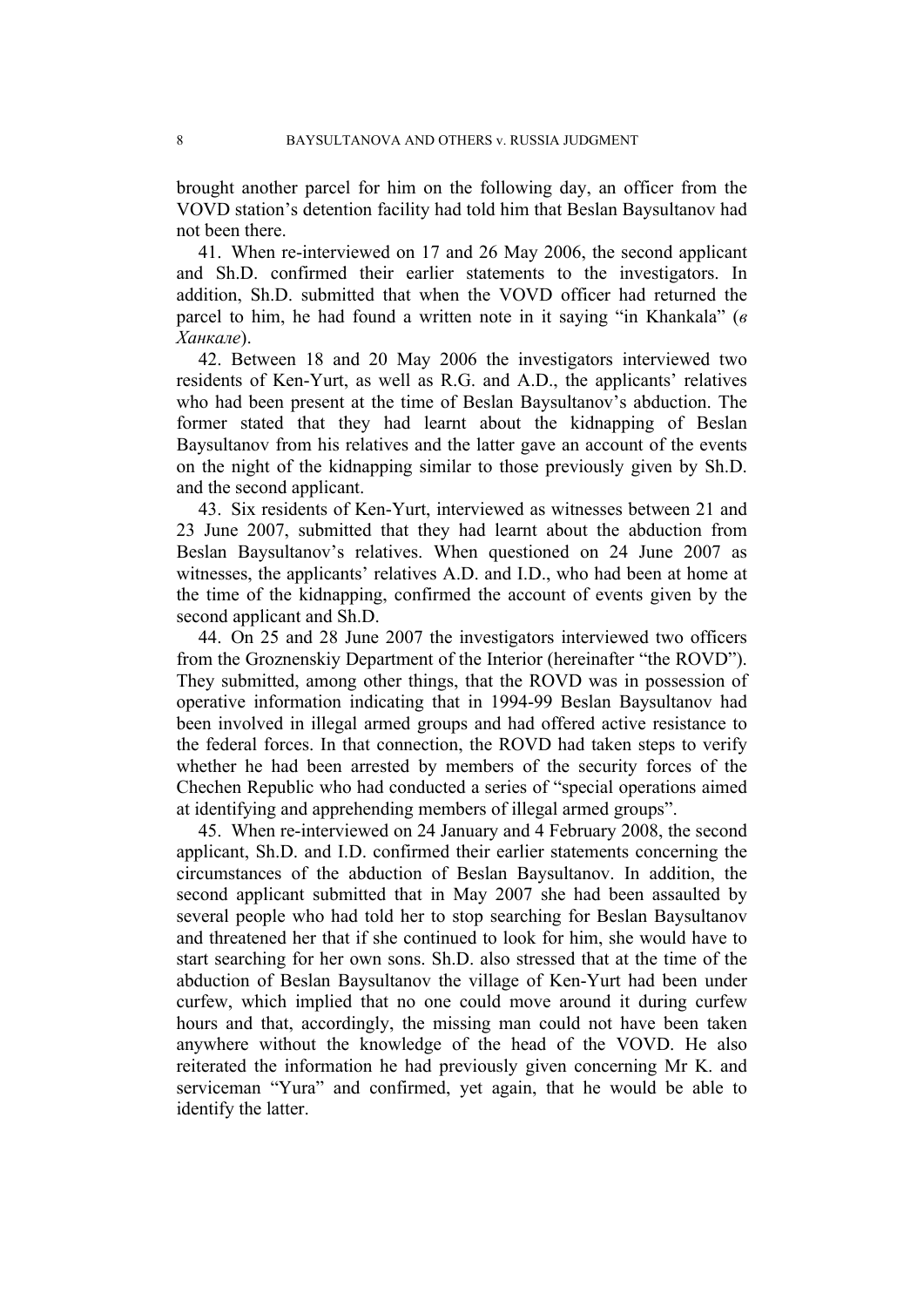#### **(c) Further investigative steps**

<span id="page-10-0"></span>46. On 17 May 2006 investigators from the district prosecutor's office examined the crime scene.

47. On the same date they granted the second applicant victim status in the proceedings in case no. 19076.

<span id="page-10-2"></span>48. On 28 May 2006 the investigators instructed the Ministry of the Interior of the Chechen Republic's Department for the Fight Against Organised Crime (hereinafter "the UBOP") and a number of local police offices in Chechnya to take steps to identify possible witnesses to the abduction of Beslan Baysultanov, to carry out door-to-door enquiries (*подворный обход*) in the area from which he had been abducted and to check whether his body could be found among unidentified corpses.

49. On 30 May 2006 the investigators asked a number of State authorities in the Chechen Republic to inform them whether Beslan Baysultanov had been arrested by them or detained in their facilities. In their replies, those authorities stated that they had no relevant information.

<span id="page-10-3"></span>50. By letter of 16 June 2006 the Staropromyslovskiy ROVD informed the district prosecutor's office that they were unable to check whether Beslan Baysultanov could be found among the unidentified bodies found in the district because the latter authority had failed to specify his distinctive features or the clothes he had been wearing when abducted. It is unclear whether that shortcoming was subsequently rectified.

51. By letter of 26 June 2006 the UBOP informed the district prosecutor's office that they were in possession of information to the effect that in 1999 Beslan Baysultanov had been involved in an illegal armed group led by Mr G.

<span id="page-10-1"></span>52. On 18 June 2007, following the district court's order to resume the investigation (see paragraph [60](#page-11-0) below), the district prosecutor's office asked the head of the Groznenskiy ROVD to provide it with the list of officers who had been working there at the time of Beslan Baysultanov's abduction. The letter stated, among other things, that the criminal case file contained information that the VOVD officers had accepted a parcel for the missing man.

53. On 22 June 2007 the Groznenskiy ROVD replied to the investigators that it had no information concerning the officers who had worked in its detention facility in 2000 and recommended that they contact the Operational Task Force of the Russian federal forces in the Groznenskiy District on that account. It is unclear whether this has been done.

#### **(d) Information concerning the pace of the investigation**

<span id="page-10-4"></span>54. The district prosecutor's office suspended the investigation in case no. 19076 on the following dates: 3 August 2001; 10 September 2003; 16 June 2006; 14 July 2007, and 15 February 2008. All those decisions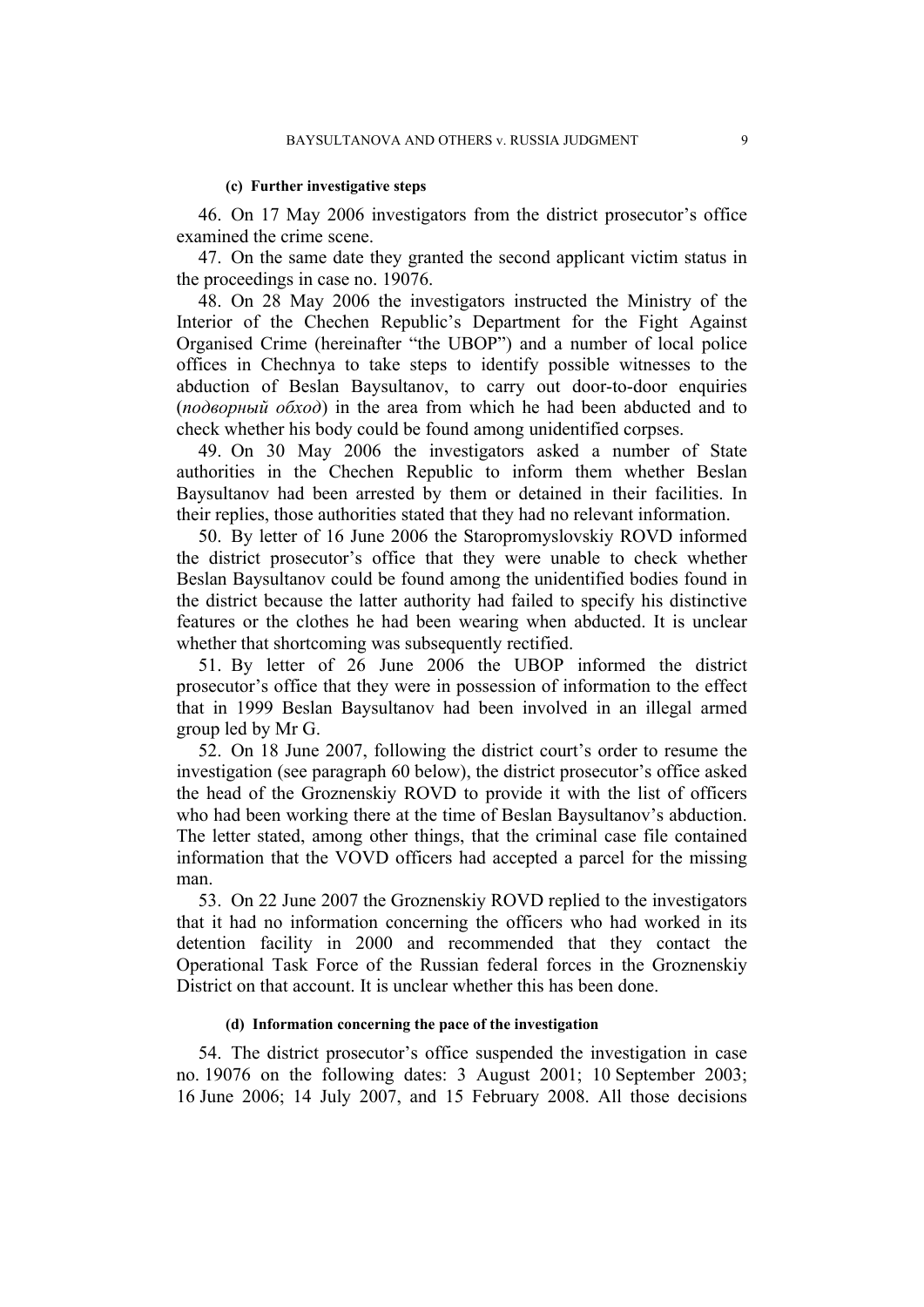referred to the failure to identify those responsible for the abduction of Beslan Baysultanov.

55. The investigators decided to resume the investigation on the following dates: 10 July 2003, 16 May 2006; 14 June 2007; 17 January 2008.

<span id="page-11-2"></span>56. The decisions to have the investigation resumed noted, among other things, that the district prosecutor's office had suspended it without carrying out a number of crucial investigative measures, such as verifying whether officers from the Groznenskiy ROVD/VOVD had been involved in the unlawful arrest of Beslan Baysultanov; granting victim status to his relatives; taking steps to establish the whereabouts of the missing man and to identify the perpetrators of the crime.

<span id="page-11-1"></span>57. In the Government's submission, the investigation in case no. 19076 is pending.

## **C. Court proceedings against the investigating authorities**

<span id="page-11-3"></span>58. On 4 May 2007 the second applicant complained to the Groznenskiy District Court ("the District Court") about the inaction of the district prosecutor's office. She submitted, in particular, that the investigation must have been suspended on numerous occasions and that the applicants had not been informed of its progress and results, or of any decisions to suspend or reopen it. She referred, among other things, to the district prosecutor's office's failure to reply to her representatives' query dated 17 November 2006 and to the fact that that authority had disregarded the instructions of the republican prosecutor's office in that respect. She further stressed that she had only been granted victim status in May 2006. Lastly, the second applicant sought access to the case file.

59. On 25 May 2007 the District Court examined the second applicant's complaint in her presence. Before the court she described in detail the circumstances of the abduction of Beslan Baysultanov and reiterated her submissions concerning the quality of the investigation.

<span id="page-11-0"></span>60. By a decision of 25 May 2007 the District Court granted the applicant's request in part concerning the reopening of the investigation. It held that the investigators had failed to rectify the shortcomings indicated by higher-ranking prosecutors. In particular, they had failed to interview officers from the Groznenskiy ROVD's detention facility or Is., head of the VOVD, who had told the second applicant that he would be able to liberate Beslan Beksultanov in exchange for assault rifles. At the same time, the court dismissed the second applicant's request for access to the case file, finding that she would only be entitled to it after the investigation was completed.

61. There is no indication that the applicants appealed against that decision.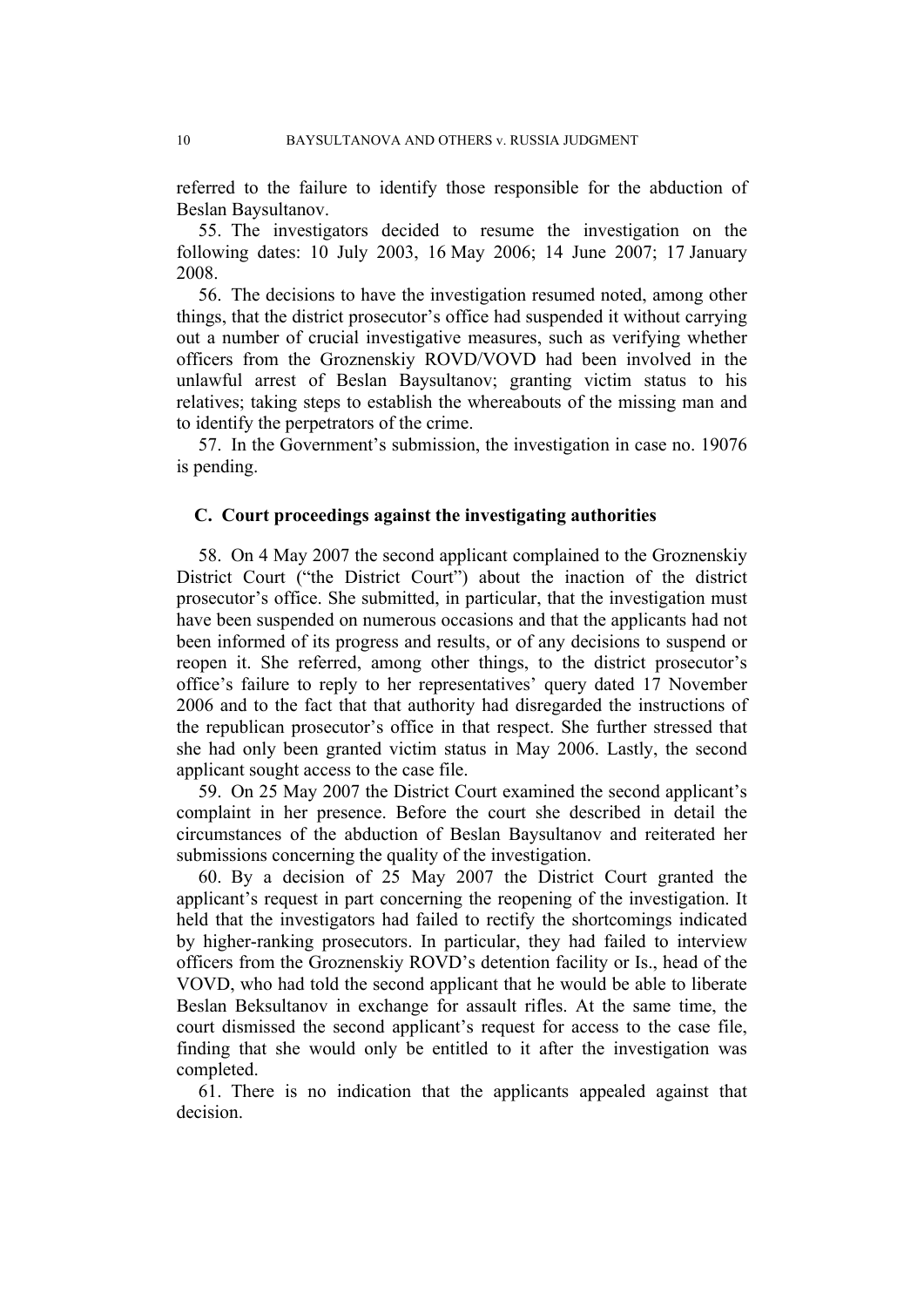#### II. RELEVANT DOMESTIC LAW AND PRACTICE

62. For a summary of the relevant domestic law see *Akhmadova and Sadulayeva v. Russia* (no. 40464/02, §§ 67-69, 10 May 2007), and *Aslakhanova and Others v. Russia* (nos. 2944/06, 8300/07, 50184/07, 332/08 and 42509/10, §§ 43-59, 18 December 2012).

## THE LAW

## I. THE GOVERNMENT'S OBJECTION REGARDING THE NON-EXHAUSTION OF DOMESTIC REMEDIES

#### **A. Submissions by the parties**

63. The Government argued that the application had to be declared inadmissible for non-exhaustion of domestic remedies. They submitted that the investigation into the abduction of Beslan Baysultanov had not yet been completed. They further claimed that it had been open to the applicants to challenge the acts or omissions of the investigating authorities in court under Article 125 of the Code of Criminal Procedure (hereinafter "the CCrP"). Only the second applicant had made use of that remedy and, moreover, she had not challenged all of the alleged deficiencies in the investigation. Furthermore, by virtue of her victim status, the second applicant was also able to lodge petitions with the investigating authorities or complain to them about their omissions, if any.

64. The applicants maintained that they had exhausted all domestic remedies available to them. They insisted that the criminal investigation had proved to be ineffective and invited the Court, with reference to its practice, to dismiss the Government's objection.

## **B. The Court's assessment**

65. The Court will examine the submissions of the parties in the light of the provisions of the Convention and its relevant practice (for a relevant summary, see *Estamirov and Others v. Russia*, no. 60272/00, §§ 73-74, 12 October 2006).

66. It is observed that the Government raised a number of arguments under this head relating to the criminal investigation into the disappearance of Beslan Baysultanov. The applicants contested those arguments. The Court notes that the investigation into the disappearance of the applicants'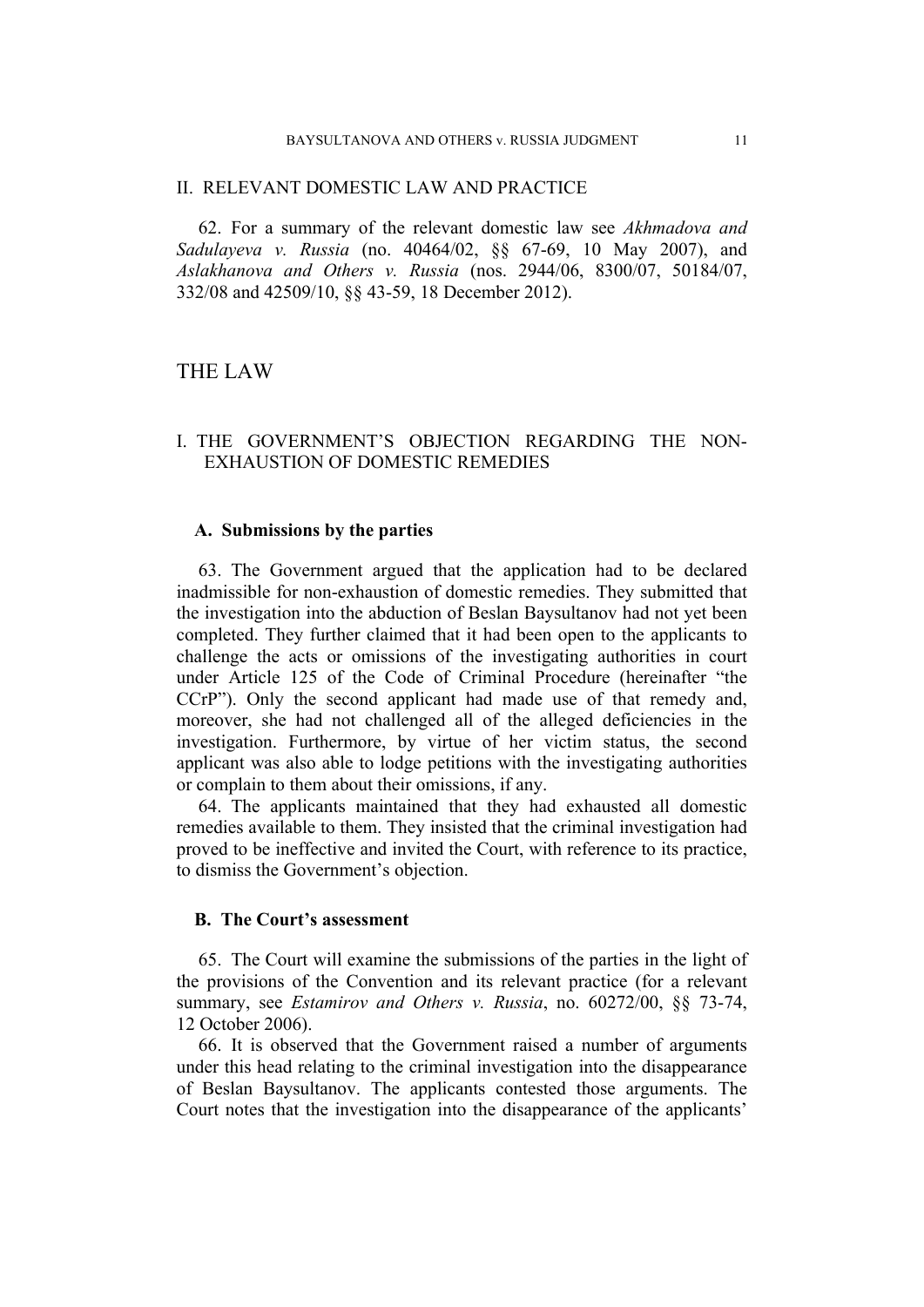relative has been pending since 3 June 2001 and that the parties dispute its effectiveness.

<span id="page-13-0"></span>67. The Court considers that the Government's objection raises issues concerning the effectiveness of the investigation which are closely linked to the merits of the applicants' complaints. Thus, it decides to join this objection to the merits and considers that the issue falls to be examined below.

## II. ALLEGED VIOLATION OF ARTICLE 2 OF THE CONVENTION

68. The applicants complained that Beslan Baysultanov had been abducted by Russian servicemen, that he had then disappeared, and that the domestic authorities had failed to carry out an effective investigation of the matter. They relied on Article 2 of the Convention, which reads:

"1. Everyone's right to life shall be protected by law. No one shall be deprived of his life intentionally save in the execution of a sentence of a court following his conviction of a crime for which this penalty is provided by law.

2. Deprivation of life shall not be regarded as inflicted in contravention of this article when it results from the use of force which is no more than absolutely necessary:

(a) in defence of any person from unlawful violence;

(b) in order to effect a lawful arrest or to prevent the escape of a person lawfully detained;

(c) in action lawfully taken for the purpose of quelling a riot or insurrection."

## **A. Submissions by the parties**

69. The Government submitted that the facts related to the abduction of Beslan Baysultanov, as presented by the applicants, corresponded to the materials of the criminal file opened into his disappearance. With reference to the judgments in the cases of *Zubayrayev v. Russia* and *Shaipova and Others v. Russia* (nos. 67797/01 and 10796/04, 10 January 2008 and 6 November 2008, respectively), the Government argued that the applicants had failed to furnish evidence "beyond reasonable doubt" that their relative had been abducted by servicemen. The fact that the abductors had worn military uniforms and masks and had spoken Russian did not prove that they had been State agents. Moreover, they had not used military vehicles, such as armoured personnel carriers ("APCs"), and the applicants were unable to describe the kidnappers. The investigating authorities had obtained no evidence indicating that any special operations aimed at arresting Beslan Baysultanov had been carried out in Ken-Yurt or that the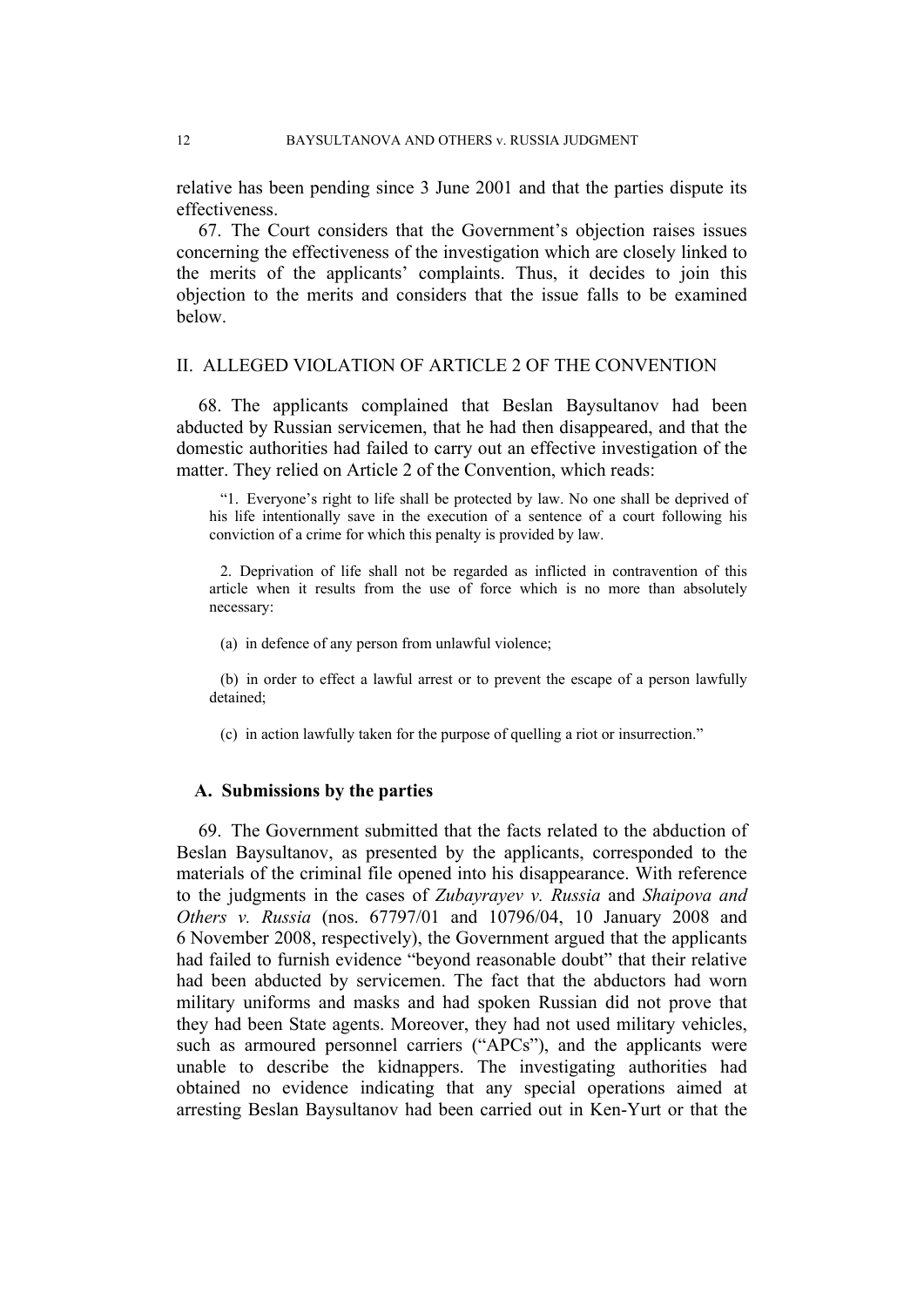village had been under curfew. The body of the missing man had not been discovered.

70. As to the investigation, the Government submitted that the national authorities had promptly opened a criminal case into the applicants' allegations and had taken an important number of investigative steps. The fact that the proceedings had been repeatedly suspended, that the authorities had not been able to identify the perpetrators and that the applicants were dissatisfied with the amount of information provided to them did not indicate that the investigation was ineffective.

71. The applicants claimed that there existed evidence "beyond reasonable doubt" that Beslan Baysultanov had been abducted by State agents on 7 May 2000 and that he was to be presumed dead. They stressed that the Government had not contested their submissions concerning the circumstances of the abduction. In particular, they had accepted that at the material time the village of Ken-Yurt had been sealed off by checkpoints manned by federal forces. One of the abductors whom the applicants had been able to identify had belonged to the "West" battalion of the Russian federal forces. Shortly after the kidnapping Mr Is., head of the Groznenskiy VOVD, had offered the applicants the chance to exchange Beslan Baysultanov for six assault rifles and the VOVD officers had accepted a parcel for their relative. Therefore, it was clear that after his abduction Beslan Baysultanov had been held in the Groznenskiy VOVD station. Referring to the judgments in the cases of *Suleymanova v. Russia* (judgment no. 9196/06, 12 May 2010) and *Khamzatov and Others v. Russia* (no. 31682/07, 28 February 2012), the applicants submitted that in those proceedings the Government had acknowledged that at the material time a curfew had been in force in the Chechen Republic. With reference to the national authorities' statements that Beslan Baysultanov had been involved with illegal armed groups, the applicants also stressed that the authorities had had good reason to arrest him. Lastly, they invited the Court to draw inferences from the Government's refusal to produce an entire copy of the investigation file.

72. The applicants also maintained that the investigation into their relative's disappearance had not satisfied the Convention requirements. Although they had informed the authorities about the serviceman named "Yura" and the offer by Mr Is., those individuals, as well as other VOVD officers, had not been questioned. In spite of that, the investigators had repeatedly suspended the proceedings because of their failure to identify the perpetrators. The applicants had received no information on the progress of the investigation.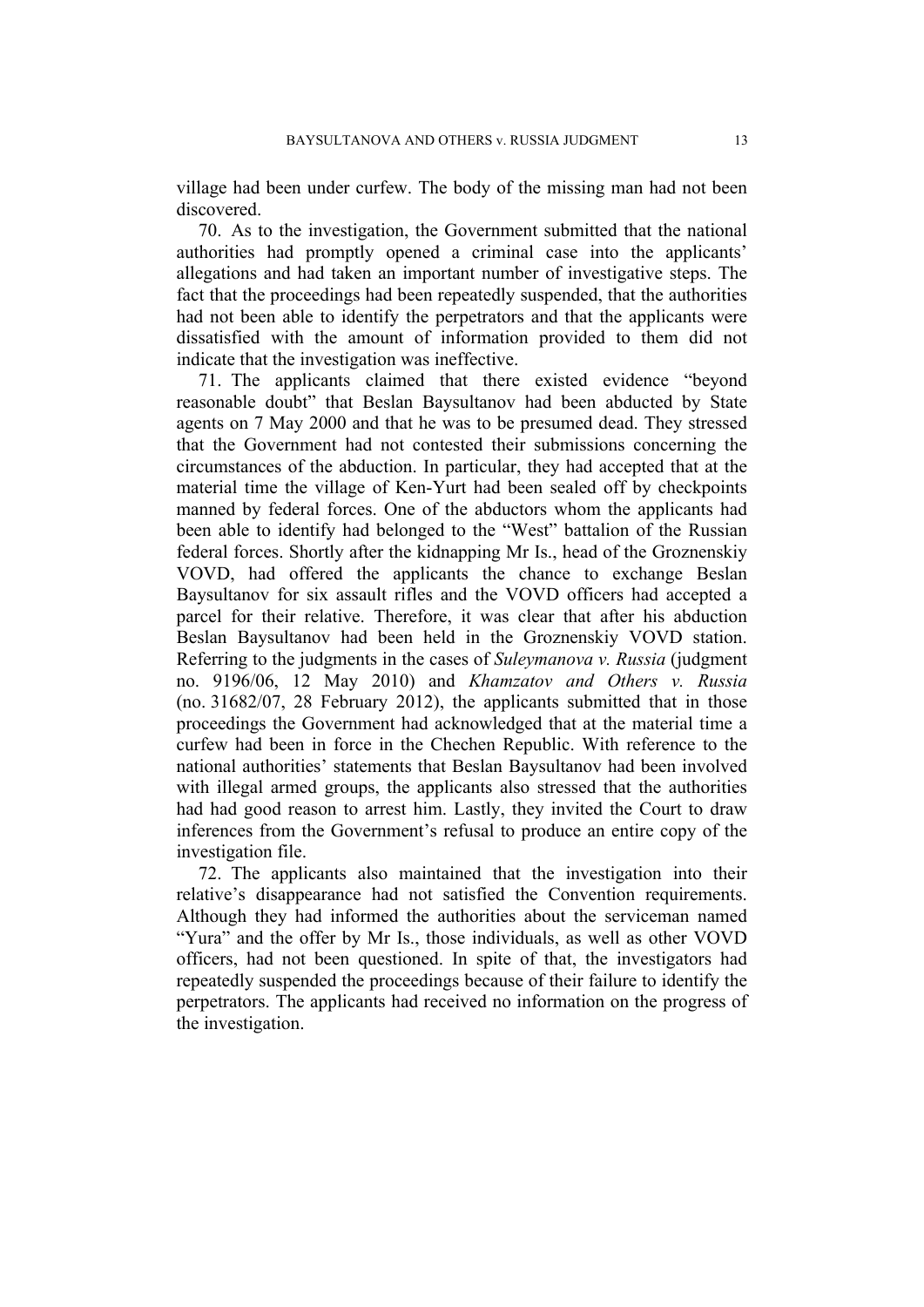#### **B. The Court's assessment**

#### *1. Admissibility*

73. The Court considers, in the light of the parties' submissions, that the complaint raises serious issues of fact and law under the Convention, the determination of which requires an examination of the merits. The Court has already found that the Government's objection of non-exhaustion of domestic remedies should be joined to the merits of the complaint (see paragraph [67](#page-13-0) above). The complaint under Article 2 of the Convention must therefore be declared admissible.

## *2. Merits*

#### **(a) Alleged violation of the right to life of Beslan Baysultanov**

#### *(i) General principles*

74. The Court reiterates that, given the importance of the protection afforded by Article 2, it must subject deprivations of life to the most careful scrutiny, taking into consideration not only the actions of State agents but also all the surrounding circumstances. Detained persons are in a vulnerable position and the obligation on the authorities to account for the treatment of a detained individual is particularly stringent where that individual dies or disappears thereafter (see, among other authorities, *Orhan v. Turkey*, no. 25656/94, § 326, 18 June 2002, and the authorities cited therein). Where the events at issue lie wholly or to a large extent within the exclusive knowledge of the authorities, as in the case of persons under their control in detention, strong presumptions of fact will arise in respect of injuries and death occurring during that detention. Indeed, the burden of proof may be regarded as resting on the authorities to provide a satisfactory and convincing explanation (see *Salman v. Turkey* [GC], no. 21986/93, § 100, ECHR 2000 VII, and *Çakıcı v. Turkey* [GC], no. 23657/94, § 85, ECHR 1999-IV).

#### *(ii) The establishment of the facts*

<span id="page-15-0"></span>75. The Court observes that it has developed a number of general principles relating to the establishment of facts in dispute, in particular when faced with allegations of disappearance under Article 2 of the Convention (for a summary of these, see *Bazorkina v. Russia*, no. 69481/01, §§ 103-109, 27 July 2006). It is also noted that the conduct of the parties when evidence is being obtained has to be taken into account (see *Tanış and Others v. Turkey*, no. 65899/01, § 65899/01, ECHR 2005–VIII, and *Aslakhanova*, cited above, § 95).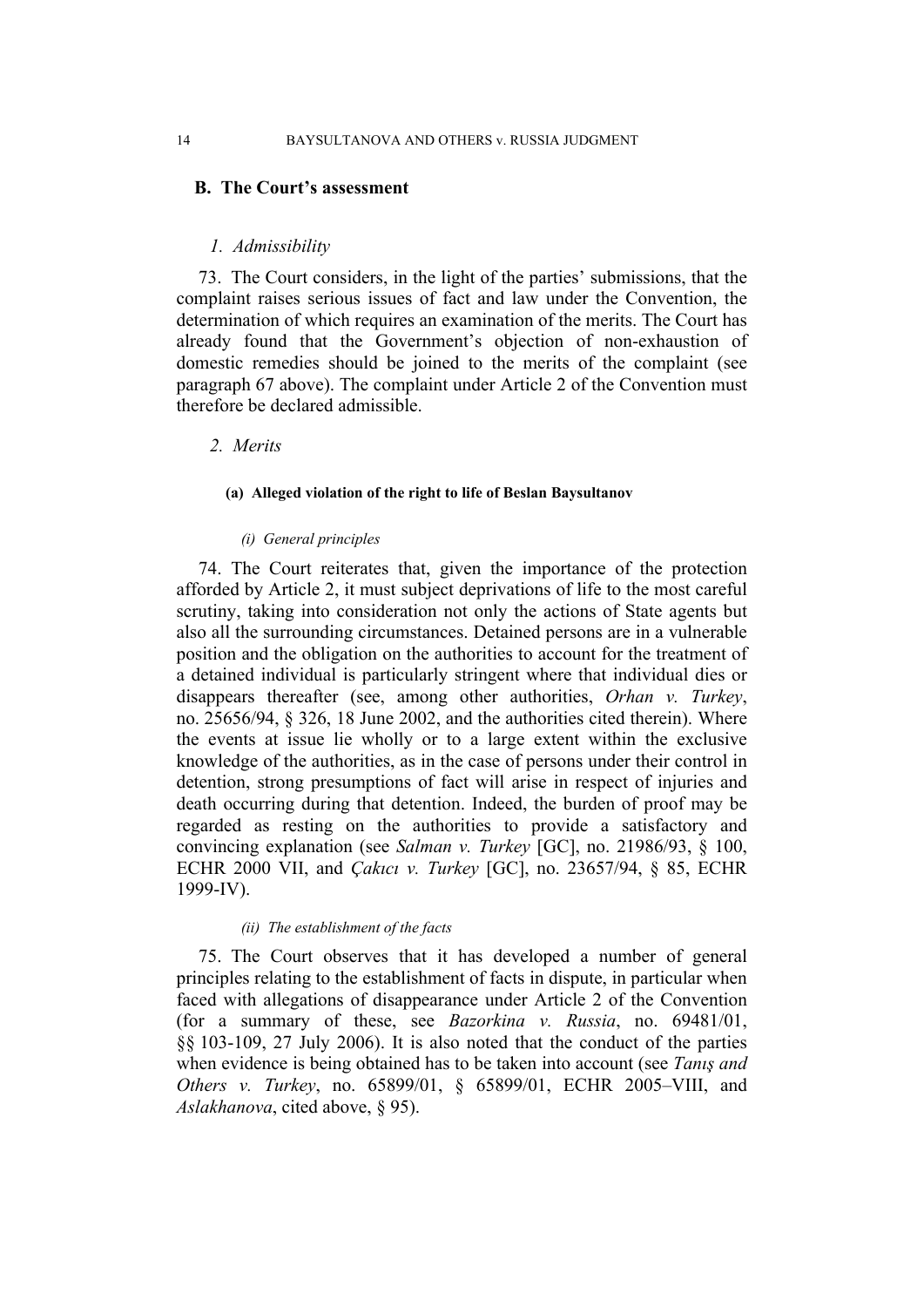76. The applicants argued that at about 3.30 a.m. on 7 May 2000 Beslan Baysultanov had been abducted by State agents and had then disappeared. They invited the Court to draw inferences as to the well-foundedness of their allegations from the Government's failure to provide the documents requested from them. They submitted that several people had witnessed their relative's abduction and enclosed a number of witness statements in support of that submission.

77. The Government did not contest the applicants' factual allegations and conceded that Beslan Baysultanov had been abducted on 7 May 2000 by unidentified armed camouflaged men. However, they denied that the abductors had been State agents, referring to the absence of findings from the ongoing investigation. They also argued that case file no. 19076 contained no evidence that, at the material time, Ken-Yurt had been under curfew and stressed that there was no indication that the perpetrators had used vehicles such as APCs.

78. The Court notes at the outset that, despite its requests for a copy of the investigation file, the Government refused to produce most of the documents from it, without providing an explanation. Against this background and taking into account the principles enunciated in paragraph [75](#page-15-0) above, the Court will draw inferences from the Government's conduct in assessing the applicants' allegations.

79. As regards the Government's argument concerning the existence of a curfew, the Court is unable to accept it as convincing in view of their refusal to furnish an entire copy of the very case file to which they referred in support of that submission. Moreover, it cannot overlook the fact that the applicants and other witnesses to the abduction consistently, and from the very beginning of the investigation, maintained that Beslan Baysultanov had been abducted during curfew hours (see paragraphs [40](#page-8-0) and [41](#page-9-0) above). Furthermore, a number of cases examined by this Court and relating to the same period of time support the applicants' submission concerning the existence of a curfew (see, among other authorities, *Khashiyev and Akayeva v. Russia*, nos. 57942/00 and 57945/00, § 18, 24 February 2005, and *Aziyevy v. Russia*, no. 77626/01, § 72, 20 March 2008).

80. In so far as the Government stressed that the abductors had not used military vehicles, the Court is mindful that this fact could have facilitated their moving around the area or possible passage through checkpoints (see *Shaipova and Others v. Russia*, cited above, § 85). However, it considers that the present case should be distinguished from the cases of *Zubayrayev* and *Shaipova*, on which the Government relied and where the Court found insufficient evidence of the involvement of State agents in the abduction of the missing persons, for the following reasons.

81. In the first place, the Court observes that it was undisputed between the parties that at the material time Ken-Yurt was under the control of the Russian authorities, the roads in and out of it being sealed off by manned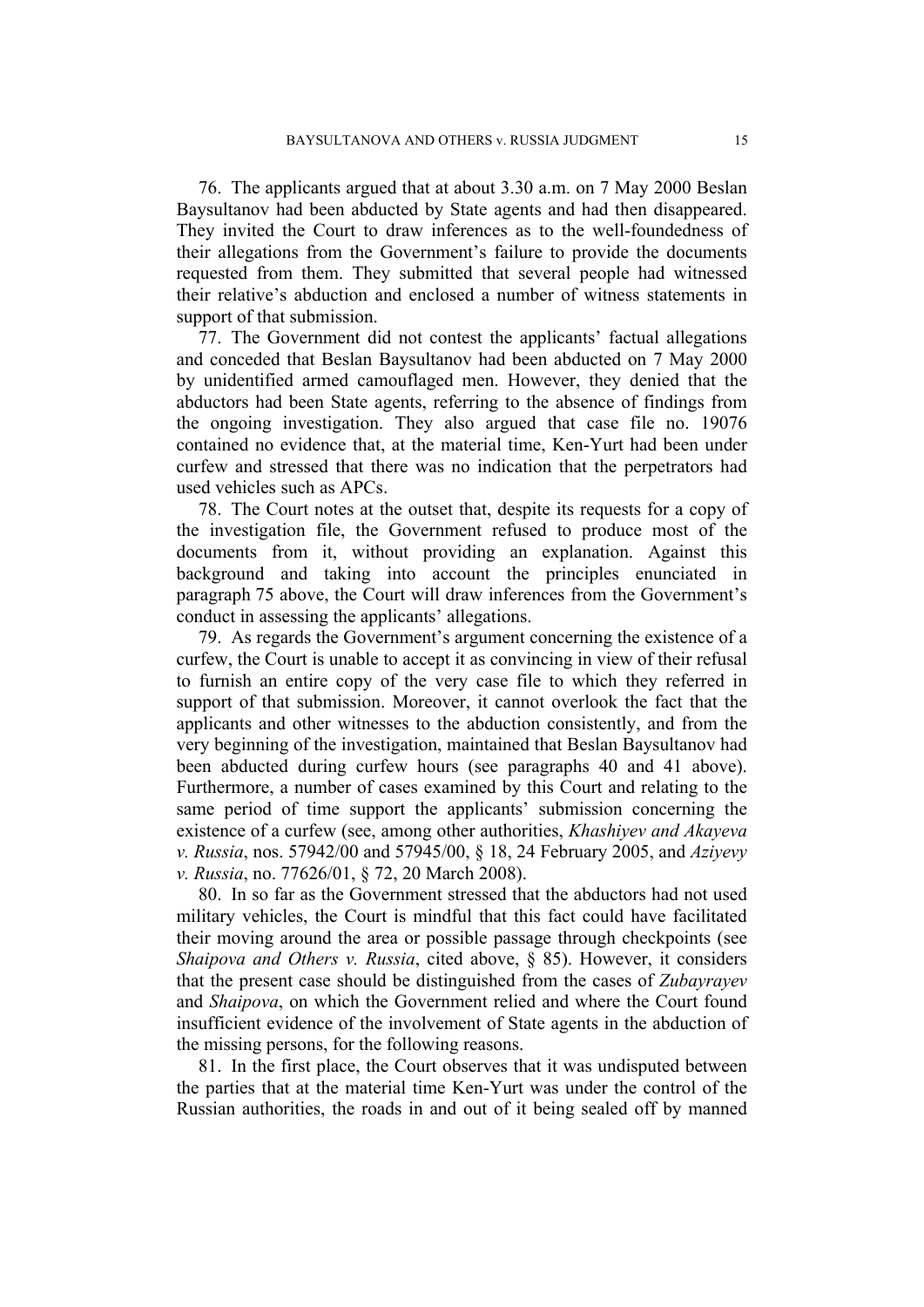checkpoints and a military commander's office and a police station being located in the village.

82. It is further noted that the applicants, some of whom witnessed the kidnapping, provided a consistent, detailed and coherent description of those events before both the domestic authorities and this Court (see paragraphs [7](#page-3-0)[-14](#page-4-0), [16](#page-4-1)[-22](#page-5-0), [27,](#page-6-0) [40-](#page-8-0)[41](#page-9-0) and [45](#page-9-1) above, and see, by contrast, *Zubayrayev*, cited above, § 83). They also furnished a number of witness statements in support of their allegations (see paragraph [7](#page-3-0) above), which were confirmed by the statements of further witnesses collected in the course of the investigation conducted by the national authorities (see paragraphs [42](#page-9-2) and [43](#page-9-3) above). From those statements it follows, among other things, that the abductors carried out an identity check of the men present in the house and told Beslan Baysultanov's relatives that they would take him to the local VOVD station for a further check.

83. It is moreover significant that the applicants' specific submissions concerning Beslan Baysultanov's subsequent physical presence at the local VOVD station, his relatives' handing over of a parcel for him to VOVD officers, Mr Is.'s offer to release him and one of his kidnappers belonging to a specific military unit of the federal forces were not contested as such by the Government. With this in mind, the Court considers that the information concerning Beslan Baysultanov's active involvement with illegal armed groups and the Chechen security forces' operations targeting former rebel fighters, as conveyed by the VOVD officers (see paragraph [44](#page-9-4) above), supports the validity of the applicants' allegation concerning the implication of State agents in the kidnapping. Indeed, the applicants consistently, and from the beginning of the investigation, maintained that version of events before the national authorities (see, by contrast, *Zubayrayev*, cited above, § 84, and *Tovsultanova v. Russia*, no. 26974/06, § 80, 17 June 2010) and it transpires that it was the main version of events, subscribed to by the investigators (see paragraph [44](#page-9-4) above).

84. The Court has examined a series of cases concerning allegations of disappearances in the Chechen Republic. In those cases it concluded that where the applicants had made out a prima facie case of abduction by State agents, it was for the Government to discharge their burden of proof either by disclosing the documents in their exclusive possession or by providing a satisfactory and convincing explanation of how the events in question had occurred (see, among many other authorities, *Aziyevy v. Russia*, cited above, § 74; *Utsayeva and Others v. Russia*, no. 29133/03, § 160, 29 May 2008; and *Khutsayev and Others v. Russia*, no. 16622/05, § 104, 27 May 2010).

85. Taking into account the above elements, the Court is satisfied that the applicants have made a prima facie case that their relative was abducted by State agents. The Government's argument that the investigation had found no evidence that servicemen had been involved in the abduction is insufficient to discharge them from the above-mentioned burden of proof.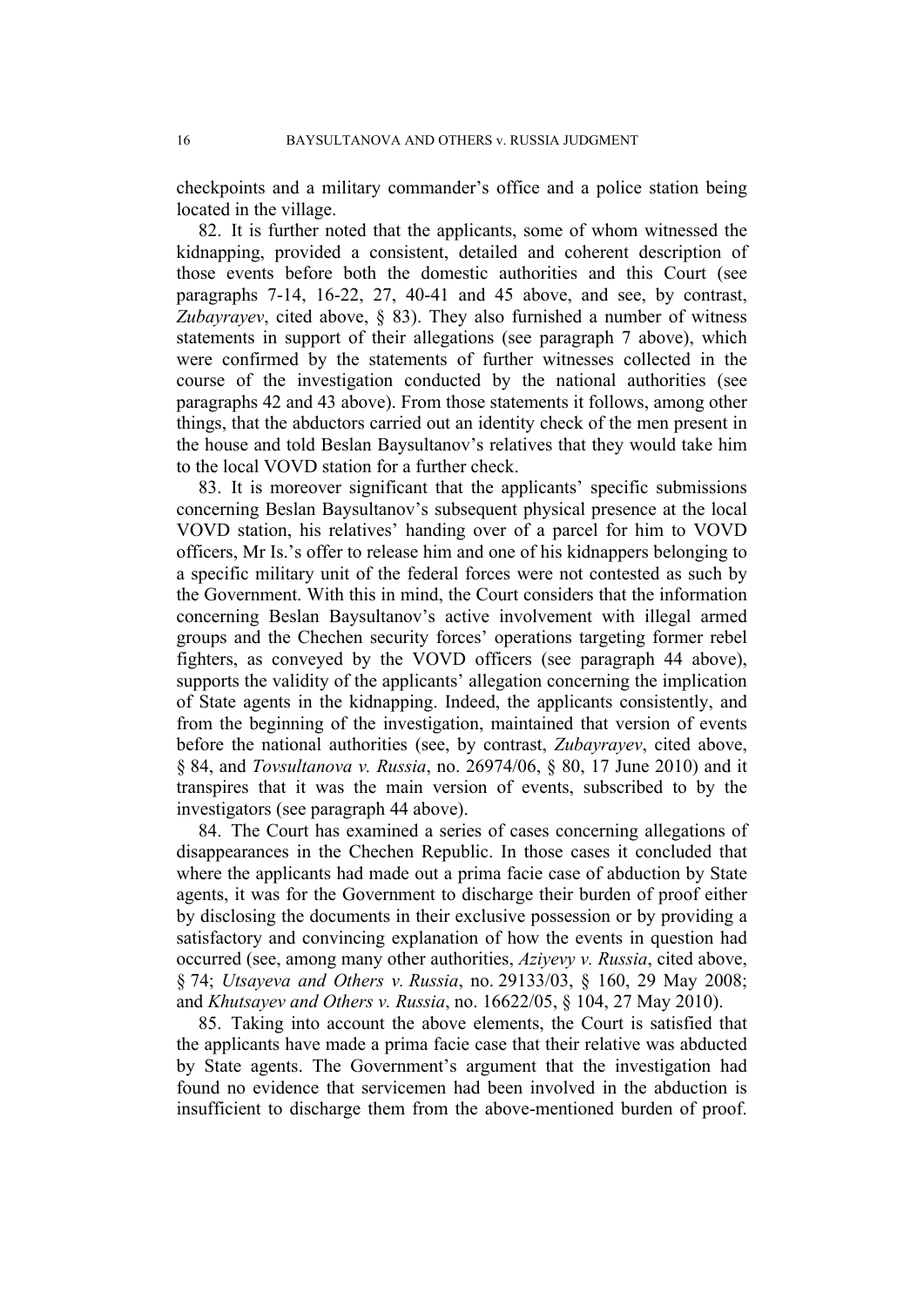Drawing inferences from the Government's failure to submit the remaining documents requested, which are in their exclusive possession, or to provide another plausible explanation for the events in question, the Court finds that Beslan Baysultanov was arrested on 7 May 2000 by State agents during an unacknowledged security operation.

86. There has been no reliable news of Beslan Baysultanov since the date of the abduction. His name has not been found in any official detention records. Lastly, the Government have not submitted any explanation as to what happened to him after his arrest.

87. Having regard to the previous cases concerning disappearances in Chechnya which have come before it (see, among many others, *Bazorkina*, cited above; *Imakayeva v. Russia*, no. 7615/02, ECHR 2006-XIII (extracts); *Luluyev and Others v. Russia*, no. 69480/01, ECHR 2006 VIII (extracts); *Baysayeva v. Russia*, no. 74237/01, 5 April 2007; *Akhmadova and Sadulayeva*, cited above; *Alikhadzhiyeva v. Russia*, no. 68007/01, 5 July 2007; and *Umayevy v. Russia*, no. 47354/07, 12 June 2012), the Court finds that in the context of the conflict in the Chechen Republic, when a person is detained by unidentified State agents without any subsequent acknowledgment of the detention, this can be regarded as life-threatening. The absence of Beslan Baysultanov or of any news of him for more than twelve years supports that assumption.

88. Accordingly, the Court finds that the available evidence permits it to establish that Beslan Baysultanov must be presumed dead following his unacknowledged detention by State agents.

#### *(iii) The State's compliance with Article 2*

89. Article 2, which safeguards the right to life and sets out the circumstances in which deprivation of life may be justified, ranks as one of the most fundamental provisions in the Convention, from which no derogation is permitted. In the light of the importance of the protection afforded by Article 2, the Court must subject deprivation of life to the most careful scrutiny, taking into consideration not only the actions of State agents but also all the surrounding circumstances (see, among other authorities, *McCann and Others v. the United Kingdom*, 27 September 1995, §§ 146-47, Series A no. 324, and *Avşar v. Turkey*, no. 25657/94, § 391, ECHR 2001 VII (extracts)).

90. The Court has found it established that the applicants' relative must be presumed dead following his unacknowledged detention by State agents. The liability for his presumed death is attributable to the respondent Government and the authorities do not rely on any justification in respect of the use of lethal force by their agents.

91. Accordingly, the Court finds that there has been a violation of Article 2 in its substantive aspect in respect of Beslan Baysultanov.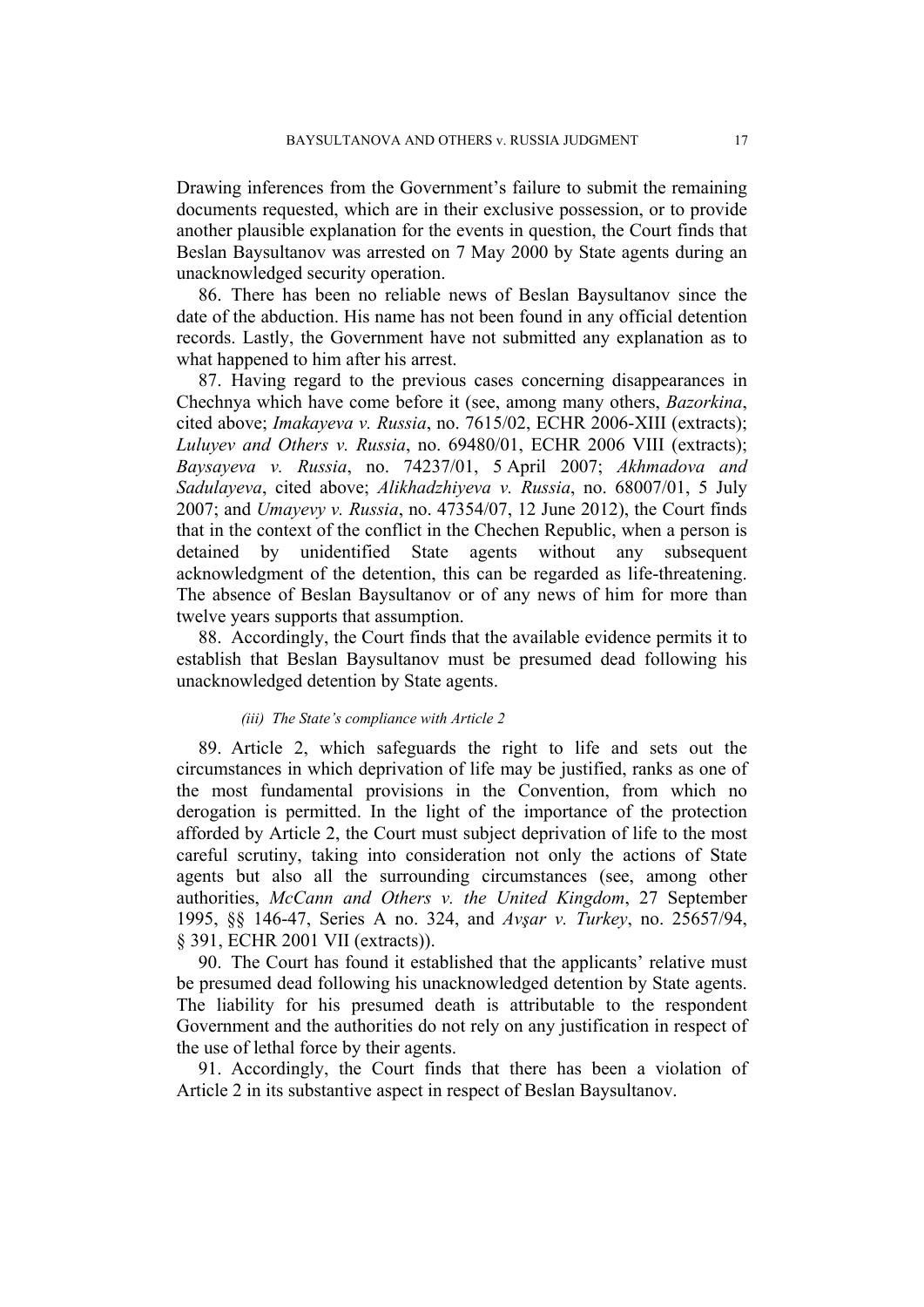#### **(b) Alleged inadequacy of the investigation**

92. The Court reiterates that the obligation to protect the right to life under Article 2 of the Convention, read in conjunction with the State's general duty under Article 1 of the Convention to "secure to everyone within [its] jurisdiction the rights and freedoms defined in [the] Convention", also requires by implication that there should be some form of effective official investigation when individuals have been killed as a result of the use of force (see, *mutatis mutandis*, *McCann and Others*, cited above, § 161, and *Kaya v. Turkey*, 19 February 1998, § 86, *Reports of Judgments and Decisions* 1998-I). The essential purpose of such an investigation is to secure the effective implementation of the domestic laws which protect the right to life and, in those cases involving State agents or bodies, to ensure their accountability for deaths occurring under their responsibility. This investigation should be thorough, independent, accessible to the victim's family, carried out with reasonable promptness and expedition, effective in the sense that it is capable of leading to a determination of whether the force used in such cases was or was not justified in the circumstances or otherwise unlawful, and afford a sufficient element of public scrutiny of the investigation or its results (see *Hugh Jordan v. the United Kingdom*, no. 24746/94, §§ 105-09, ECHR 2001-III (extracts); *Douglas-Williams v. the United Kingdom* (dec.), no. 56413/00, 8 January 2002; *Esmukhambetov and Others v. Russia*, no. 23445/03, §§ 115-18, 29 March 2011; and *Umarova and Others v. Russia*, no. 25654/08, §§ 84-88, 31 July 2012).

93. The Court notes at the outset that the Government refused to produce most of the documents from case file no. 19076 and furnished only copies of several documents summarised above. It therefore has to assess the effectiveness of the investigation on the basis of the very sparse information submitted by the Government and the few documents available to the applicants which they provided to the Court.

94. Turning to the facts of the present case, the Court observes that Beslan Baysultanov was abducted on 7 May 2000 and that the investigation into his abduction was opened on 3 June 2001, namely one year and twenty-seven days later. In the applicants' submission, on 7 May 2000 they complained about the kidnapping of their relative to various authorities, including the military prosecutor, the head of the local police and the district prosecutor's office, but those State bodies refused to accept their complaints for examination (see paragraph [17](#page-4-2) above). The copies of the applicants' complaints of 25 August 2000 and 7 July 2001, furnished to the Court, indeed refer to their unsuccessful earlier attempts to alert the authorities to the abduction of their relative (see paragraphs [23](#page-5-1) and [28](#page-6-1) above).

95. The Court notes that the Government did not contest those submissions and failed to reply to its specific question as to when the applicants had complained to the national authorities about the abduction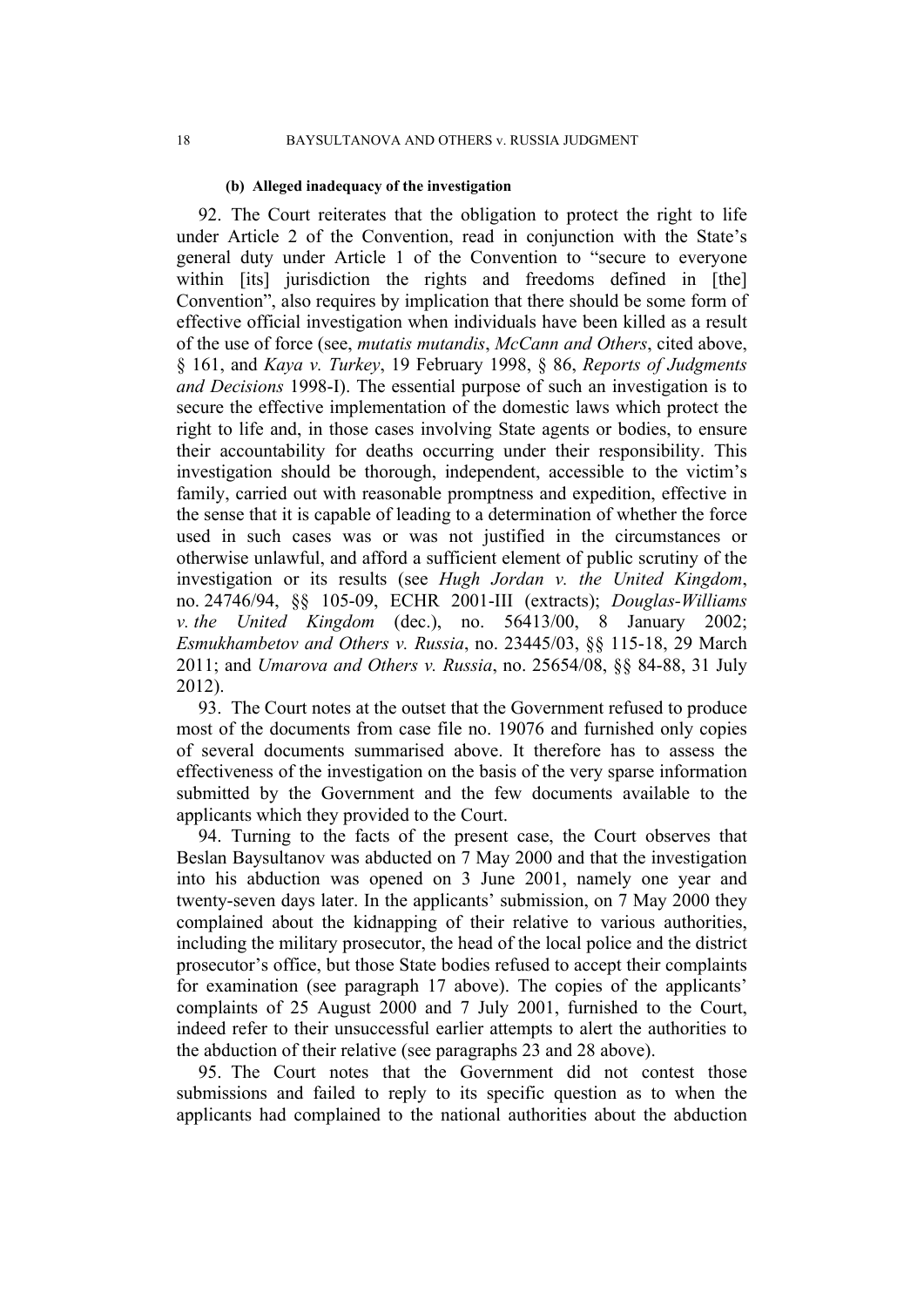(see paragraph [37](#page-7-0) above). They also provided no explanation for the exceptional delay of more than a year in the opening of the investigation into Beslan Baysultanov's disappearance. Accordingly, the Court is led to conclude that the responsibility for this delay lies with the respondent Government (see *Vakayeva and Others v. Russia*, no. 2220/05, § 141-42, 10 June 2010). In this connection, it emphasises that such a considerable delay is in itself liable to affect the investigation of an abduction in lifethreatening circumstances, where crucial action has to be taken in the first days after the event.

96. As regards the scope of the investigative measures, the Court cannot but point out that a majority of them were carried out with considerable delay. In particular, some of the members of the applicants' family who were eyewitnesses to the abduction, as well as the applicants' neighbours, were only interviewed in May 2006 and June 2007, that is to say between four and six years after the opening of the investigation and more than six years after Beslan Baysultanov had been kidnapped (see paragraphs [42](#page-9-2) and [43](#page-9-3) above). The same holds true for the inspection of the crime scene (see paragraph [46](#page-10-0) above). The Government offered no explanation for the time it took the national authorities to carry out those basic investigative measures. The Court also does not lose sight of the fact that the first attempts to identify the VOVD officers involved were made in June 2007 and only after the District Court's explicit request for that investigative step to be taken (see paragraph [52](#page-10-1) above). Moreover, the selection of documents furnished by the Government does not permit the Court to establish whether those efforts were subsequently pursued.

97. It is further observed that there is no indication that a number of crucial investigative steps were ever taken. For instance, nothing suggests that the district prosecutor's office made any attempt to identify and interview the serviceman named "Yura", Mr K. or Mr Is., despite the fact that the applicants had brought the information concerning those individuals to the authorities' attention without undue delay (see paragraphs [27](#page-6-0) and [40](#page-8-0) above). In the same vein, it does not seem that the investigators made any genuine attempt to verify the information concerning Beslan Baysultanov's detention at the VOVD station or to follow-up on the second applicant's submissions concerning the men who had taken the documents concerning the abduction from her. In the Court's view, those omissions seriously undermined the capacity of the investigation to establish the relevant facts.

98. In the Court's opinion, the investigators' failure to indicate the missing man's distinctive features in their requests for his identification among the dead bodies (see paragraphs [48](#page-10-2) and [50](#page-10-3) above) suggests, at the very least, that those investigative measures were carried out in a superficial manner and raises further doubts as to the thoroughness of the investigation.

99. As regards the accessibility of the investigation to the next-of-kin of the victim, the Court notes that the second applicant was the only member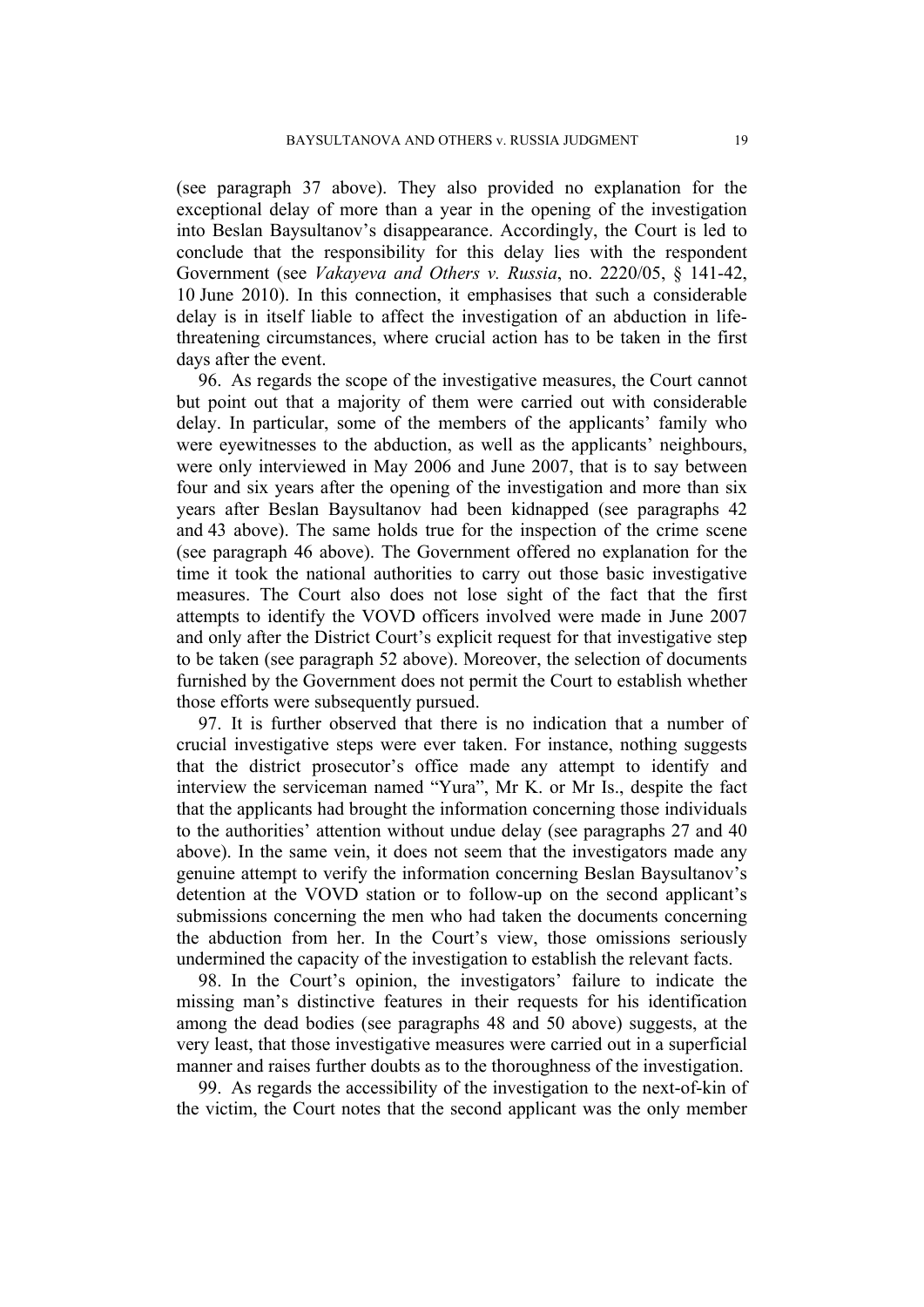of Beslan Baysultanov's family to be granted victim status and that the decision in that regard was ultimately taken four years and eleven months after the proceedings had been instituted (see paragraph 47 above). Moreover, given the applicants' repeated, and apparently unanswered queries (see paragraphs [28](#page-6-1) and [33-](#page-7-1)[36](#page-7-2) above), the Court doubts that they were properly informed of the important developments in the investigation.

100. Lastly, it is evident from the information submitted by the Government that the investigation was repeatedly suspended and resumed (see paragraphs [54](#page-10-4)[-57](#page-11-1) above). The Court emphasises in this respect that while the adjourning or reopening of proceedings is not in itself a sign that an investigation is ineffective, it appears in the present case that the decisions to adjourn were made without the necessary investigative steps being taken (see paragraphs [56](#page-11-2) and [60](#page-11-0) above), which led to numerous periods of inactivity and thus unnecessary protraction. Moreover, owing to the time that had elapsed since the events complained of, certain investigative measures that ought to have been carried out much earlier could no longer usefully be conducted.

101. Having regard to the Government's objection that was joined to the merits of the complaint, inasmuch as it concerns the fact that the domestic investigation is still pending, the Court notes that the investigation, having been repeatedly suspended and resumed and plagued by inexplicable delays, has been ongoing for many years and has produced no tangible results. Accordingly, the Court finds that the remedy relied on by the Government was ineffective in the circumstances and rejects their objection in this part.

102. In so far as the Government submitted that it had been open to the applicants to challenge the investigating authorities' acts or omissions before the courts or before the investigators, the Court points out that the second applicant made use of the former remedy (see paragraph [58](#page-11-3) above). However, as has already been pointed out, the effectiveness of the investigation had already been undermined in its early stages by the authorities' failure to take necessary and urgent investigative measures. The investigation was repeatedly suspended and resumed, but it appears that no significant investigative measures were taken to identify those responsible for the abduction. In such circumstances, contrary to the Government's assertion, the Court considers that the applicants could not be required to challenge every single decision of the district prosecutor's office in court. Moreover, as has been established above, the applicants received only fragmentary and incomplete information about the course of the investigation and the investigative measures taken. Against that background, the Court finds that the remedy cited by the Government was ineffective in the circumstances and dismisses their preliminary objection as regards the applicants' failure to exhaust domestic remedies within the context of the criminal investigation.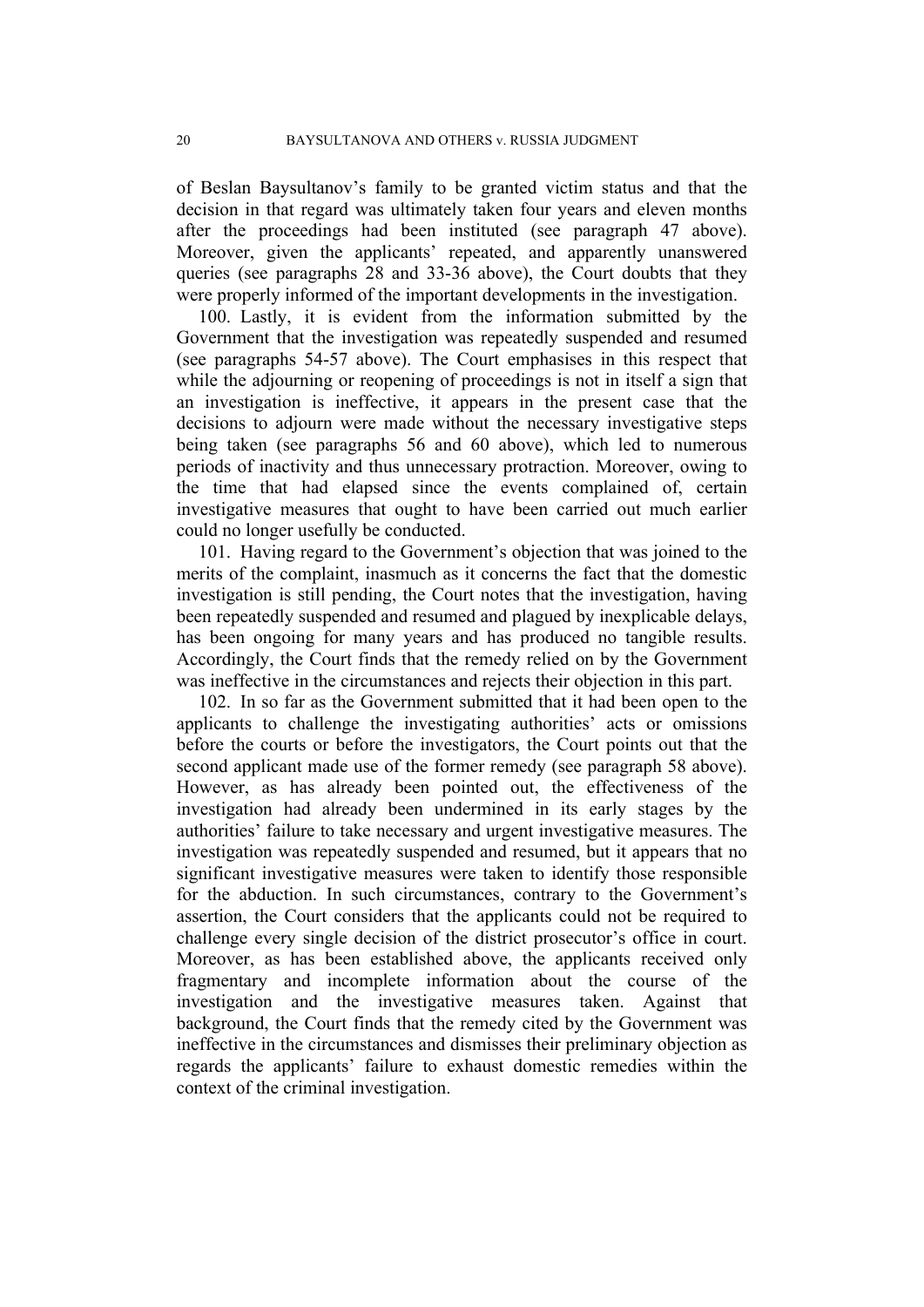103. In the light of the foregoing, the Court holds that the authorities failed to carry out an effective criminal investigation into the circumstances surrounding the disappearance of Beslan Baysultanov, in breach of Article 2 in its procedural aspect.

## III. ALLEGED VIOLATION OF ARTICLE 3 OF THE CONVENTION

104. The applicants relied on Article 3 of the Convention, submitting that, as a result of their relative's disappearance and the State's failure to investigate it properly, they had endured psychological distress in breach of Article 3 of the Convention, which reads:

"No one shall be subjected to torture or to inhuman or degrading treatment or punishment."

## **A. Submissions by the parties**

105. The Government argued that there had been no breach of the applicants' rights under Article 3 because all their complaints had been examined in accordance with the applicable legislation.

106. The applicants maintained the complaint.

## **B. The Court's assessment**

#### *1. Admissibility*

107. The Court notes that this complaint under Article 3 of the Convention is not manifestly ill-founded within the meaning of Article 35 § 3 (a) of the Convention. It further notes that it is not inadmissible on any other grounds. It must therefore be declared admissible.

#### *2. Merits*

108. The Court has found on many occasions that in a situation of enforced disappearance, close relatives of the victim may themselves be victims of treatment in violation of Article 3. The essence of such a violation does not mainly lie in the fact of the "disappearance" of the family member, but rather concerns the authorities' reactions and attitudes to the situation when it is brought to their attention (see *Orhan*, cited above, § 358, and *Imakayeva*, cited above, § 164).

109. In the present case, the Court notes that the first applicant is the mother of the disappeared person and that the second and third applicants are his sisters. The second applicant witnessed the abduction of Beslan Baysultanov. The applicants have not had any news of their relative for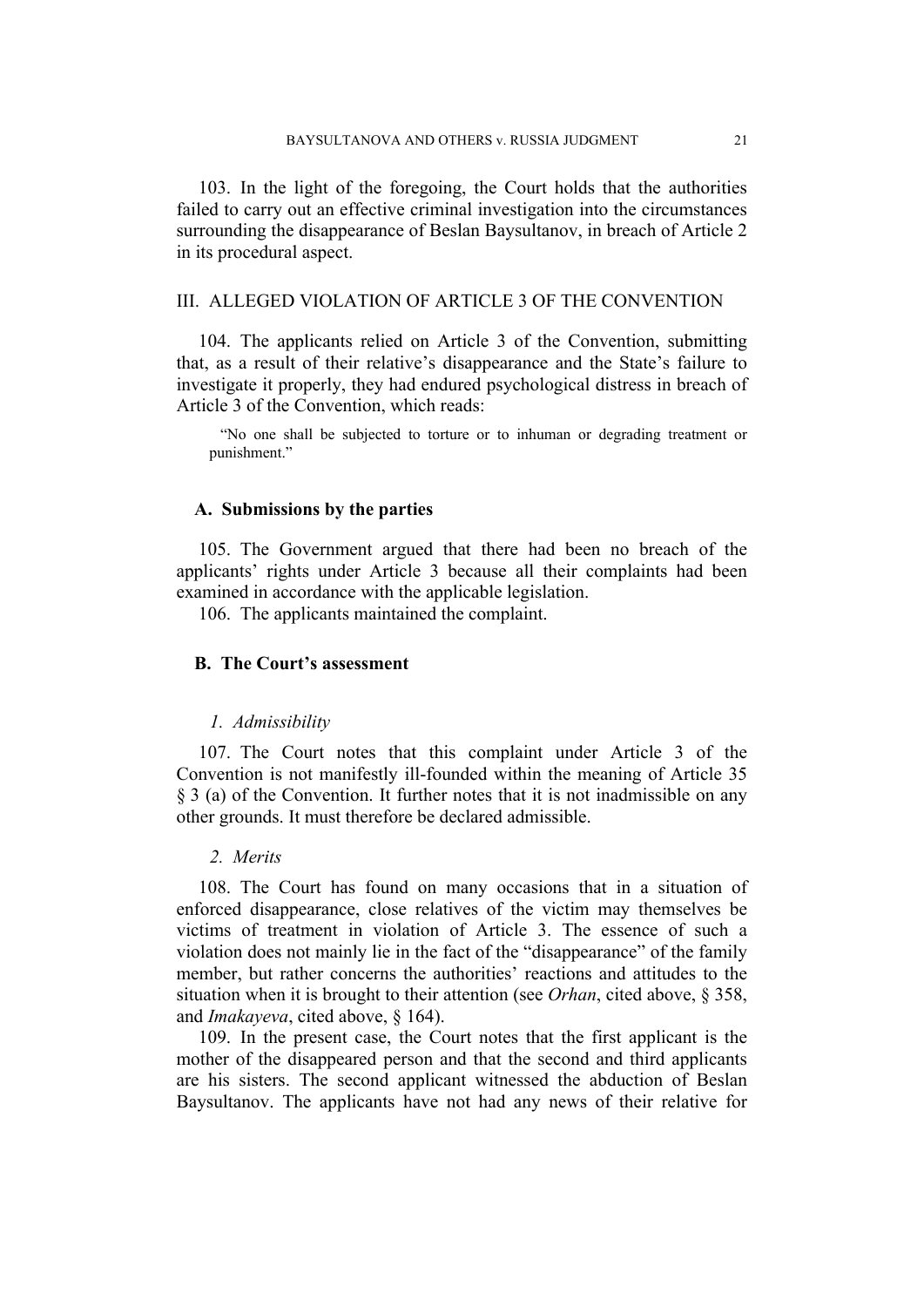more than twelve years. During this period they have made enquiries of various official bodies, both in writing and in person, about their missing relative. Despite their attempts, the applicants have never received any plausible explanation or information about what became of Beslan Baysultanov following his detention. Most of the responses they received denied State responsibility for his arrest or simply informed them that the investigation was ongoing. The Court's findings under the procedural aspect of Article 2 are also of direct relevance.

110. The Court therefore concludes that there has been a violation of Article 3 of the Convention in respect of the applicants.

### IV. ALLEGED VIOLATION OF ARTICLE 5 OF THE CONVENTION

111. The applicants further stated that Beslan Baysultanov had been detained in violation of the guarantees contained in Article 5 of the Convention, which reads, in so far as relevant:

"1. Everyone has the right to liberty and security of person. No one shall be deprived of his liberty save in the following cases and in accordance with a procedure prescribed by law:...

(c) the lawful arrest or detention of a person effected for the purpose of bringing him before the competent legal authority on reasonable suspicion of having committed an offence or when it is reasonably considered necessary to prevent his committing an offence or fleeing after having done so;

...

2. Everyone who is arrested shall be informed promptly, in a language which he understands, of the reasons for his arrest and of any charge against him.

3. Everyone arrested or detained in accordance with the provisions of paragraph 1 (c) of this Article shall be brought promptly before a judge or other officer authorised by law to exercise judicial power and shall be entitled to trial within a reasonable time or to release pending trial. Release may be conditioned by guarantees to appear for trial.

4. Everyone who is deprived of his liberty by arrest or detention shall be entitled to take proceedings by which the lawfulness of his detention shall be decided speedily by a court and his release ordered if the detention is not lawful.

5. Everyone who has been the victim of arrest or detention in contravention of the provisions of this Article shall have an enforceable right to compensation."

#### **A. Submissions by the parties**

112. The Government asserted that no evidence had been obtained by the investigators to confirm that Beslan Baysultanov had been deprived of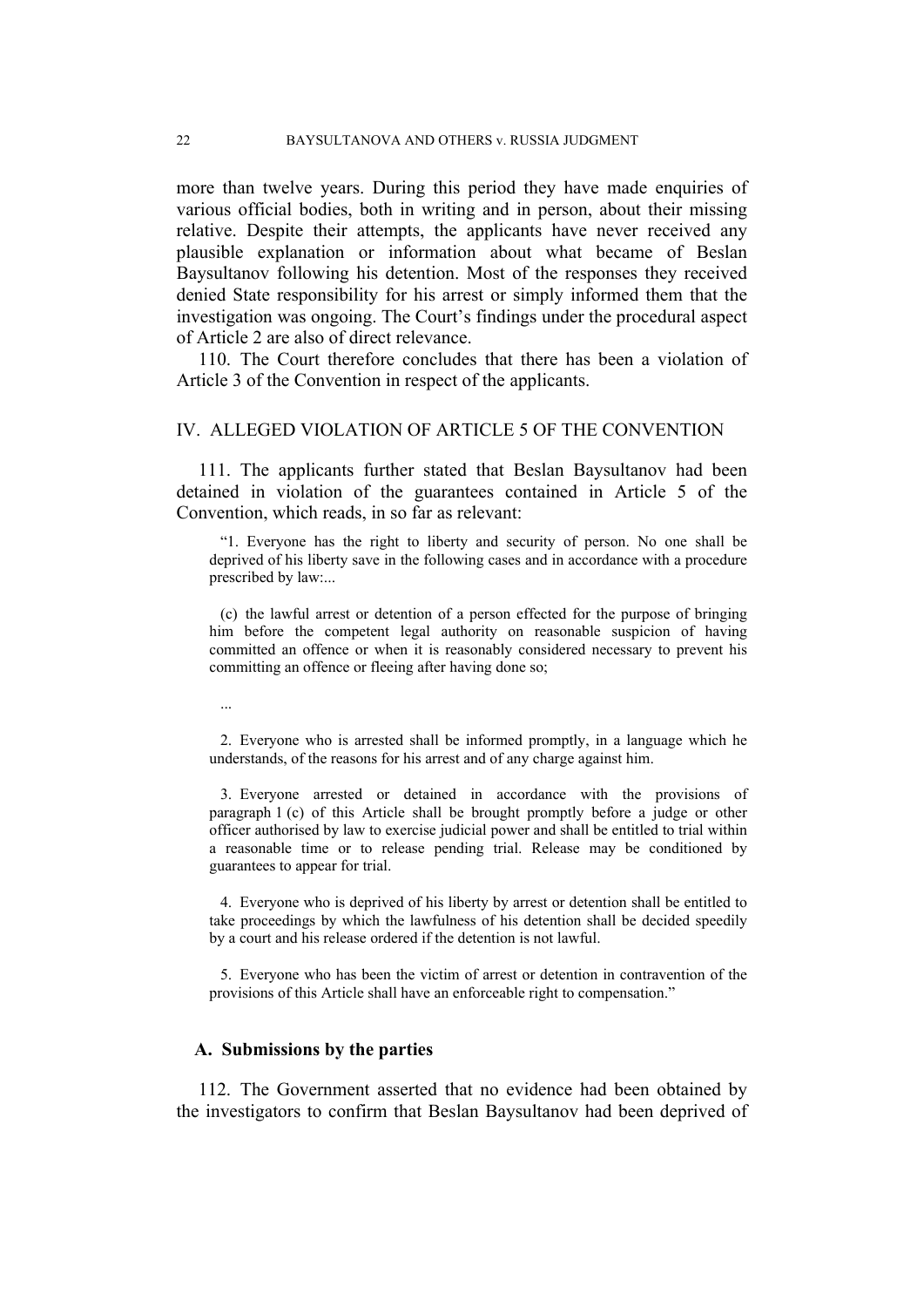his liberty by State agents. He had not been listed among the names of people kept in detention centres and none of the regional law-enforcement agencies had information about his detention.

113. The applicants maintained the complaint.

## **B. The Court's assessment**

#### *1. Admissibility*

114. The Court notes that this complaint is not manifestly ill-founded within the meaning of Article 35 § 3 (a) of the Convention. It further notes that it is not inadmissible on any other grounds. It must therefore be declared admissible.

#### *2. Merits*

115. The Court has previously noted the fundamental importance of the guarantees contained in Article 5 to secure the right of individuals in a democracy to be free from arbitrary detention. It has also stated that unacknowledged detention is a complete negation of these guarantees and discloses a very grave violation of Article 5 (see *Çiçek v. Turkey*, no. 25704/94, § 164, 27 February 2001; *Luluyev*, cited above, § 122; and *El Masri v. "the former Yugoslav Republic of Macedonia"* [GC], no. 39630/09, § 233, 13 December 2012).

116. The Court has found that Beslan Baysultanov was abducted by State agents on 7 May 2000 and has not been seen since. His detention was not acknowledged, was not logged in any custody records and no official trace of his subsequent whereabouts or fate exists. In accordance with the Court's practice, this fact in itself must be considered a most serious failing, because it enables those responsible for an act of deprivation of liberty to conceal their involvement in a crime, to cover their tracks and to escape accountability for the fate of a detainee. Furthermore, the absence of detention records noting such matters as the date, time and location of detention and the name of the detainee, as well as the reasons for the detention and the name of the person effecting it, must be seen as incompatible with the very purpose of Article 5 of the Convention (see *Orhan*, cited above, § 371).

117. The Court further considers that the authorities should have been more alert to the need for a thorough and prompt investigation of the applicants' complaints that their relative had been detained and taken away in life-threatening circumstances. However, the Court's findings above in relation to Article 2 and, in particular, the conduct of the investigation leave no doubt that the authorities failed to take prompt and effective measures to safeguard him against the risk of disappearance.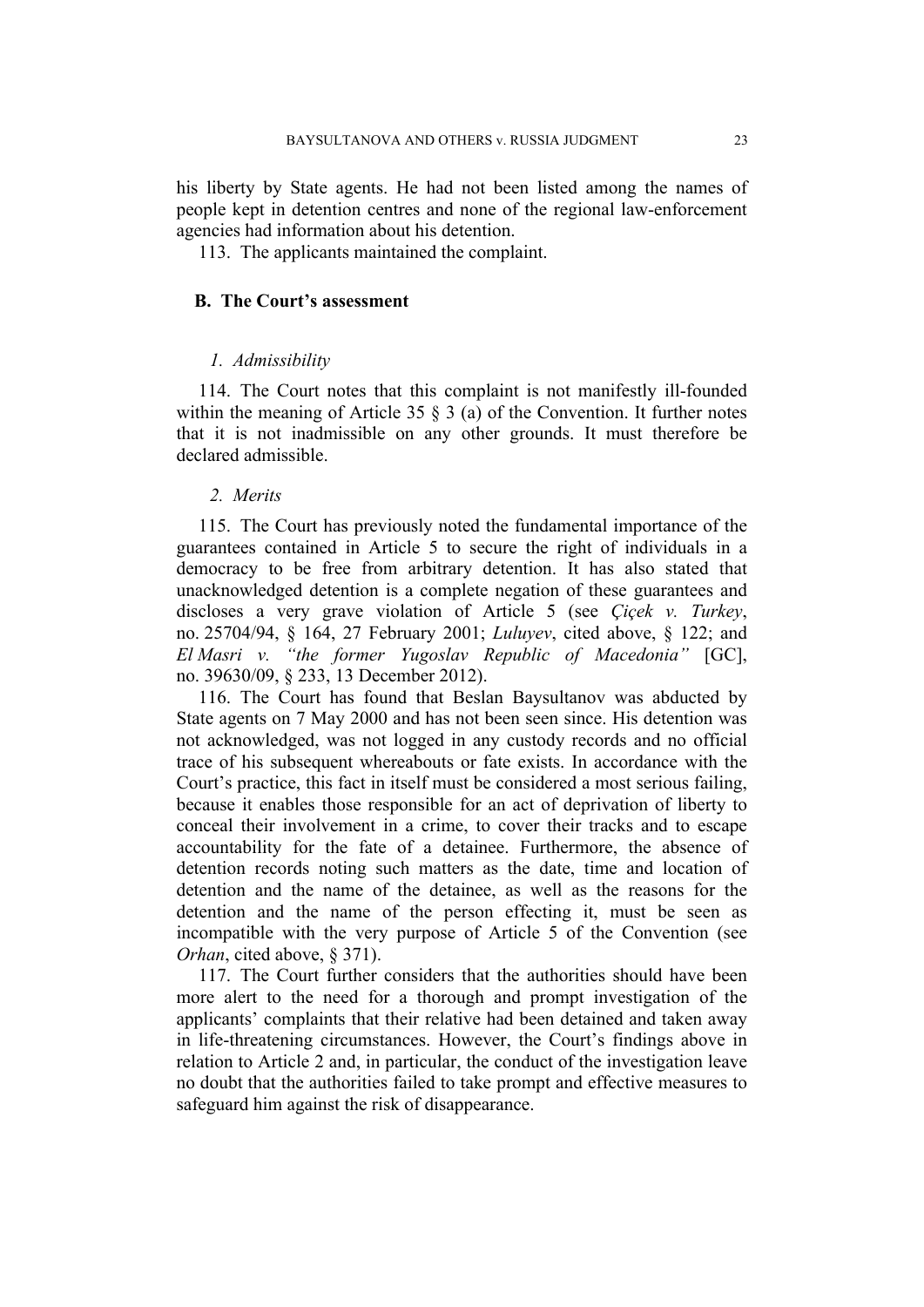118. In view of the foregoing, the Court finds that Beslan Baysultanov was held in unacknowledged detention without any of the safeguards contained in Article 5. This constitutes a particularly grave violation of the right to liberty and security enshrined in Article 5 of the Convention.

## V. ALLEGED VIOLATION OF ARTICLE 13 OF THE CONVENTION

119. The applicants complained that they had been deprived of effective remedies in respect of the aforementioned violations of Articles 2 and 3, contrary to Article 13 of the Convention, which provides:

"Everyone whose rights and freedoms as set forth in [the] Convention are violated shall have an effective remedy before a national authority notwithstanding that the violation has been committed by persons acting in an official capacity."

## **A. Submissions by the parties**

120. The Government contended that the applicants had had effective remedies at their disposal, as required by Article 13 of the Convention, and that the authorities had not prevented them from using those remedies.

121. The applicants maintained the complaint.

## **B. The Court's assessment**

#### *1. Admissibility*

122. The Court notes that this complaint is not manifestly ill-founded within the meaning of Article 35 § 3 (a) of the Convention. It further notes that it is not inadmissible on any other grounds. It must therefore be declared admissible.

### *2. Merits*

123. The Court reiterates that in circumstances where, as in the instant case, a criminal investigation into a disappearance has been ineffective and the effectiveness of any other remedy that might have existed, including civil remedies suggested by the Government, has consequently been undermined, the State has failed in its obligation under Article 13 of the Convention (see *Khashiyev and Akayeva*, cited above, § 183).

124. Consequently, there has been a violation of Article 13 in conjunction with Articles 2 and 3 of the Convention.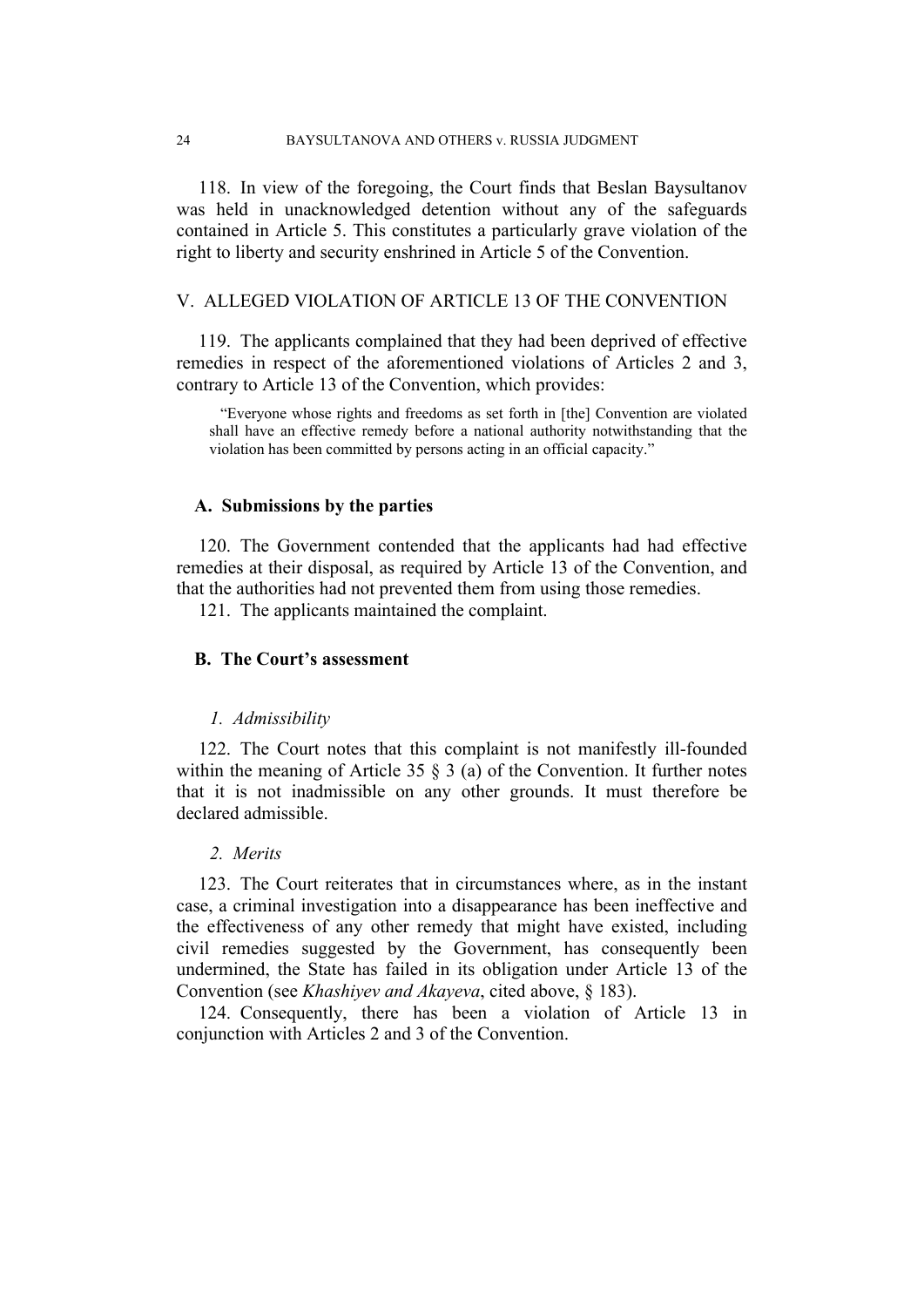#### VI. APPLICATION OF ARTICLE 41 OF THE CONVENTION

#### 125. Article 41 of the Convention provides:

"If the Court finds that there has been a violation of the Convention or the Protocols thereto, and if the internal law of the High Contracting Party concerned allows only partial reparation to be made, the Court shall, if necessary, afford just satisfaction to the injured party."

## **A. Damage**

126. The applicants made no claims in respect of pecuniary damage. They sought 500,000 euros (EUR) jointly in respect of non-pecuniary damage.

127. The Government submitted that, should the Court find a breach of the applicants' Convention rights, a finding of a violation would constitute sufficient just satisfaction. Otherwise, they invited the Court to follow its case-law concerning similar applications.

128. The Court notes that it has found a violation of Articles 2, 5 and 13 of the Convention on account of the unacknowledged detention and disappearance of the applicants' son and brother. The applicants themselves have been found to have been victims of a violation of Article 3 of the Convention on account of their mental distress endured as a result of the disappearance of their relative and the authorities' attitude to that fact. The Court thus accepts that they have suffered non-pecuniary damage which cannot be compensated for solely by the findings of violations. It considers it appropriate to award the applicants jointly EUR 60,000 under this heading, plus any tax that may be chargeable to them.

#### **B. Costs and expenses**

129. The applicants were represented by lawyers from the SRJI. They submitted an agreement between them and the SRJI for their representation before the Court; an itemised schedule of costs and expenses that included the drafting of legal documents submitted to the Court at a rate of 50 euros (EUR) per hour for SRJI lawyers and EUR 150 per hour for SRJI senior staff; and invoices in respect of translation and postal expenses. The aggregate claim in respect of costs and expenses related to the applicants' legal representation amounted to EUR 7,437.02, to be paid into their representatives' bank account in the Netherlands.

130. The Government stated that the applicants had failed to itemise their costs and expenses and to support them properly, except for "two notes of a general nature". They invited the Court to dismiss the applicants' claims.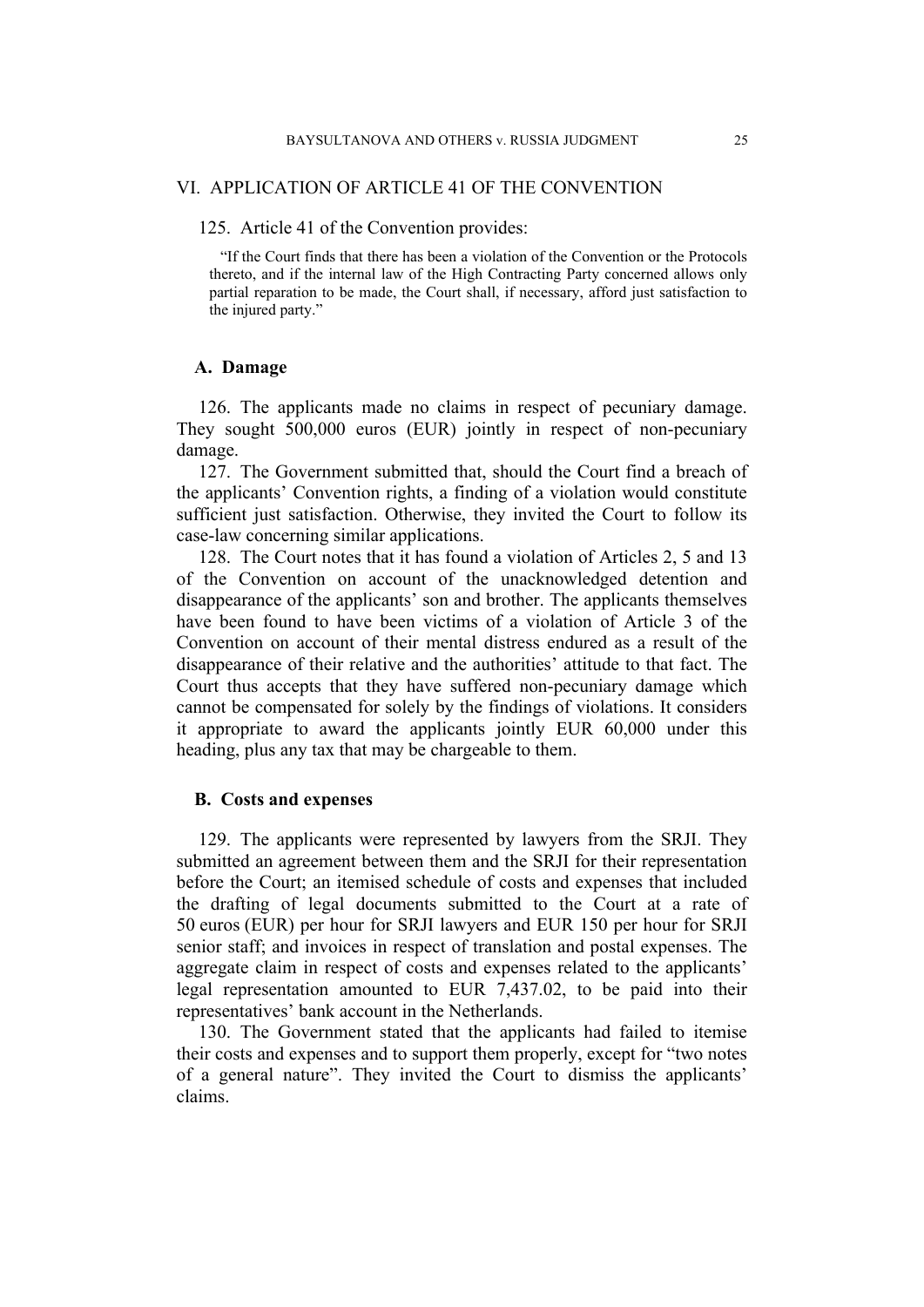131. The Court has to establish whether the costs and expenses indicated by the applicants were actually and necessarily incurred and whether they were reasonable as to quantum (see *McCann and Others*, cited above, § 220).

132. Having regard to the details of the information and the documents furnished by the applicants, the Court is satisfied that those rates are reasonable and reflect the expenses actually incurred by their representatives. As to whether they were necessary, the Court notes that this application was rather complex and required a certain amount of research and preparation. It notes at the same time that the case involved little documentary evidence, in view of the Government's refusal to submit most of the materials from the case file. Accordingly, it considers it appropriate to award the applicants EUR 4,000 in respect of costs and expenses, plus any tax that may be chargeable to them, the award to be paid into their representatives' bank account in the Netherlands, as identified by the applicants.

## **C. Default interest**

133. The Court considers it appropriate that the default interest rate should be based on the marginal lending rate of the European Central Bank, to which should be added three percentage points.

## FOR THESE REASONS, THE COURT UNANIMOUSLY

- 1. *Decides* to join to the merits the Government's objection as to non-exhaustion of criminal domestic remedies and rejects it;
- 2. *Declares* the application admissible;
- 3. *Holds* that there has been a substantive violation of Article 2 of the Convention in respect of Beslan Baysultanov;
- 4. *Holds* that there has been a violation of Article 2 of the Convention in respect of the failure to conduct an effective investigation into the circumstances in which Beslan Baysultanov disappeared;
- 5. *Holds* that there has been a violation of Article 3 of the Convention in respect of the applicants on account of their mental distress;
- 6. Holds that there has been a violation of Article 5 of the Convention in respect of Beslan Baysultanov;